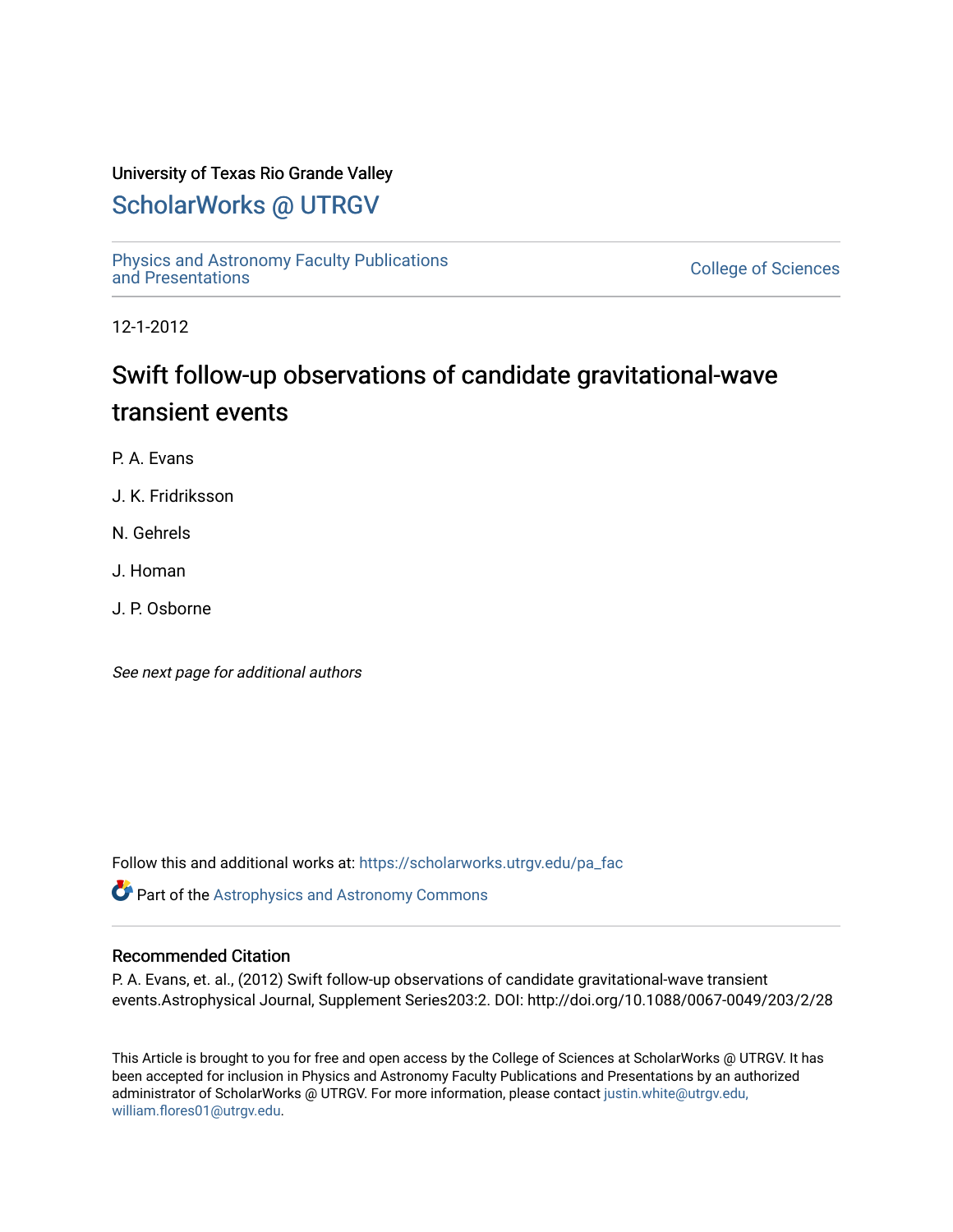## Authors

P. A. Evans, J. K. Fridriksson, N. Gehrels, J. Homan, J. P. Osborne, M. Siegel, A. Beardmore, P. Handbauer, J. Gelbord, J. A. Kennea, M. Smith, Q. Zhu, J. Aasi, J. Abadie, B. P. Abbott, R. Abbott, T. D. Abbott, M. Abernathy, T. Accadia, F. Acernese, C. Adams, T. Adams, P. Addesso, R. Adhikari, C. Affeldt, M. Agathos, K. Agatsuma, P. Ajith, B. Allen, and A. Allocca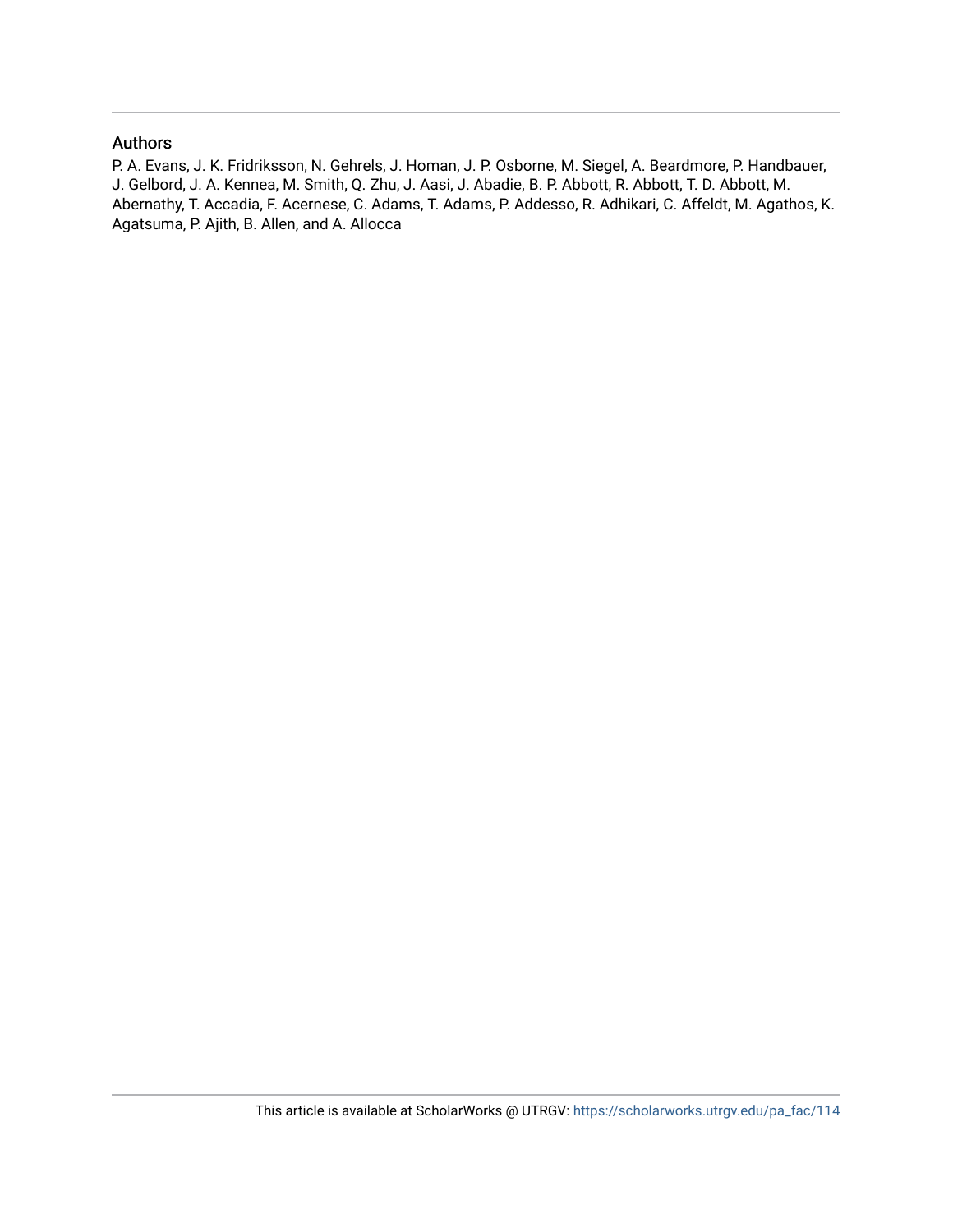## *SWIFT* FOLLOW-UP OBSERVATIONS OF CANDIDATE GRAVITATIONAL-WAVE TRANSIENT EVENTS

P. A. Evans<sup>1</sup>, J. K. Fridriksson<sup>2</sup>, N. Gehrels<sup>3</sup>, J. Homan<sup>2</sup>, J. P. Osborne<sup>1</sup>, M. Siegel<sup>4</sup>, A. Beardmore<sup>1</sup>,

P. HANDBAUER<sup>5</sup>, J. GELBORD<sup>4</sup>, J. A. KENNEA<sup>4</sup>, M. SMITH<sup>4</sup>, O. ZHU<sup>4</sup>, AND

The LIGO Scientific Collaboration and Virgo Collaboration,

J. Aasi<sup>6</sup>, J. Abadie<sup>6</sup>, B. P. Abbott<sup>6</sup>, R. Abbott<sup>6</sup>, T. D. Abbott<sup>7</sup>, M. Abernathy<sup>8</sup>, T. Accadia<sup>9</sup>, F. Acernese<sup>10,11</sup>,

C. Adams<sup>12</sup>, T. Adams<sup>13</sup>, P. Addesso<sup>14</sup>, R. Adhikari<sup>6</sup>, C. Affeldt<sup>15,16</sup>, M. Agathos<sup>17</sup>, K. Agatsuma<sup>18</sup>, P. Ajith<sup>6</sup>, B. ALLEN<sup>15,16,19</sup>, A. ALLOCCA<sup>20,21</sup>, E. AMADOR CERON<sup>19</sup>, D. AMARIUTEI<sup>22</sup>,

S. B. ANDERSON<sup>6</sup>, W. G. ANDERSON<sup>19</sup>, K. Arai<sup>6</sup>, M. C. Araya<sup>6</sup>, S. Ast<sup>15,16</sup>, S. M. Aston<sup>12</sup>, P. Astone<sup>23</sup>, D. Atkinson<sup>24</sup>, P. AUFMUTH<sup>15,16</sup>, C. AULBERT<sup>15,16</sup>, B. E. AYLOTT<sup>25</sup>, S. BABAK<sup>26</sup>, P. BAKER<sup>27</sup>, G. BALLARDIN<sup>28</sup>, S. BALLMER<sup>29</sup>, Y. Bao<sup>22</sup>, J. C. B. Barayoga<sup>6</sup>, D. Barker<sup>24</sup>, F. Barone<sup>10,11</sup>, B. Barr<sup>8</sup>, L. Barsotti<sup>30</sup>, M. Barsuglia<sup>31</sup>, M. A. Barton<sup>24</sup>, I. Bartos<sup>32</sup> R. BASSIRI<sup>8,33</sup>, M. BASTARRIKA<sup>8</sup>, A. BASTI<sup>20,34</sup>, J. BATCH<sup>24</sup>, J. BAUCHROWITZ<sup>15,16</sup>, TH. S. BAUER<sup>17</sup>, M. BEBRONNE<sup>9</sup>, D. BECK<sup>33</sup>, B. BEHNKE<sup>26</sup>, M. BEJGER<sup>35</sup>, M. G. BEKER<sup>17</sup>, A. S. BELL<sup>8</sup>, C. BELL<sup>8</sup>, I. BELOPOLSKI<sup>32</sup>, M. BENACQUISTA<sup>36</sup>, J. M. BERLINER<sup>24</sup>, A. Bertolini<sup>15,16</sup>, J. Betzwieser<sup>12</sup>, N. Beveridge<sup>8</sup>, P. T. Beyersdorf<sup>37</sup>, T. Bhadbade<sup>33</sup>, I. A. Bilenko<sup>38</sup>, G. Billingsley<sup>6</sup>, J. BIRCH<sup>12</sup>, R. BISWAS<sup>36</sup>, M. BITOSSI<sup>20</sup>, M. A. BIZOUARD<sup>39</sup>, E. BLACK<sup>6</sup>, J. K. BLACKBURN<sup>6</sup>, L. BLACKBURN<sup>3</sup>, D. BLAIR<sup>40</sup>, B. Bland<sup>24</sup>, M. Blom<sup>17</sup>, O. Bock<sup>15,16</sup>, T. P. Bodiya<sup>30</sup>, C. Bogan<sup>15,16</sup>, C. Bond<sup>25</sup>, R. Bondarescu<sup>4</sup>, F. Bondu<sup>41</sup>, L. Bonelli<sup>20,34</sup>, R. Bonnand<sup>42</sup>, R. Bork<sup>6</sup>, M. Born<sup>15,16</sup>, V. Boschi<sup>20</sup>, S. Bose<sup>43</sup>, L. Bosi<sup>44</sup>, B. Bouhou<sup>31</sup>, S. Braccini<sup>20</sup>, C. Bradaschia<sup>20</sup>, P. R. Brady<sup>19</sup>, V. B. Braginsky<sup>38</sup>, M. Branchesi<sup>45,46</sup>, J. E. Brau<sup>47</sup>, J. Breyer<sup>15,16</sup>, T. Briant<sup>48</sup>, D. O. Bridges<sup>12</sup>, A. Brillet<sup>49</sup>, M. Brinkmann<sup>15,16</sup>, V. Brisson<sup>39</sup>, M. Britzger<sup>15,16</sup>, A. F. Brooks<sup>6</sup>, D. A. Brown<sup>29</sup>, T. BULIK<sup>50</sup>, H. J. BULTEN<sup>17,51</sup>, A. BUONANNO<sup>52</sup>, J. BURGUET–CASTELL<sup>53</sup>, D. BUSKULIC<sup>9</sup>, C. BUY<sup>31</sup>, R. L. BYER<sup>33</sup>, L. CADONATI<sup>54</sup>, G. CAGNOLI<sup>36,42</sup>, E. CALLONI<sup>10,55</sup>, J. B. CAMP<sup>3</sup>, P. CAMPSIE<sup>8</sup>, K. CANNON<sup>56</sup>, B. CANUEL<sup>28</sup>, J. CAO<sup>57</sup>, C. D. CAPANO<sup>52</sup>, F. CARBOGNANI<sup>28</sup>, L. CARBONE<sup>25</sup>, S. CARIDE<sup>58</sup>, S. CAUDILL<sup>59</sup>, M. CAVAGLIÀ<sup>60</sup>, F. CAVALIER<sup>39</sup>, R. CAVALIERI<sup>28</sup>, G. CELLA<sup>20</sup>, C. CEPEDA<sup>6</sup>, E. CESARINI<sup>46</sup>, T. CHALERMSONGSAK<sup>6</sup>, P. CHARLTON<sup>61</sup>, E. CHASSANDE-MOTTIN<sup>31</sup>, W. CHEN<sup>57</sup>, X. CHEN<sup>40</sup>, Y. CHEN<sup>62</sup>, A. CHINCARINI<sup>63</sup>, A. CHIUMMO<sup>28</sup>, H. S. CHO<sup>64</sup>, J. CHOW<sup>65</sup>, N. CHRISTENSEN<sup>66</sup>, S. S. Y. CHUA<sup>65</sup>, C. T. Y. CHUNG<sup>67</sup>, S. CHUNG<sup>40</sup>, G. CIANI<sup>22</sup>, F. CLARA<sup>24</sup>, D. E. CLARK<sup>33</sup>, J. A. CLARK<sup>54</sup>, J. H. CLAYTON<sup>19</sup>, F. CLEVA<sup>49</sup>, E. Coccia<sup>68,69</sup>, P.-F. COHADON<sup>48</sup>, C. N. COLACINO<sup>20,34</sup>, A. COLLA<sup>23,70</sup>, M. COLOMBINI<sup>70</sup>, A. CONTE<sup>23,70</sup>, R. CONTE<sup>14</sup>, D. COOK<sup>24</sup>, T. R. CORBITT<sup>30</sup>, M. CORDIER<sup>37</sup>, N. CORNISH<sup>27</sup>, A. CORSI<sup>6</sup>, C. A. COSTA<sup>59,71</sup>, M. COUGHLIN<sup>66</sup>, J.-P. COULON<sup>49</sup>, P. COUVARES<sup>29</sup>, D. M. COWARD<sup>40</sup>, M. COWART<sup>12</sup>, D. C. COYNE<sup>6</sup>, J. D. E. CREIGHTON<sup>19</sup>, T. D. CREIGHTON<sup>36</sup>, A. M. CRUISE<sup>25</sup>, A. CUMMING<sup>8</sup>, L. CUNNINGHAM<sup>8</sup>, E. Cuoco<sup>28</sup>, R. M. Cutler<sup>25</sup>, K. Dahl<sup>15,16</sup>, M. Damjanic<sup>15,16</sup>, S. L. Danilishin<sup>40</sup>, S. D'Antonio<sup>68</sup>, K. Danzmann<sup>15,16</sup>, V. DATTILO<sup>28</sup>, B. DAUDERT<sup>6</sup>, H. DAVELOZA<sup>36</sup>, M. DAVIER<sup>39</sup>, E. J. DAW<sup>72</sup>, R. DAY<sup>28</sup>, T. DAYANGA<sup>43</sup>, R. DE ROSA<sup>10,55</sup>, D. DEBRA<sup>33</sup>, G. DEBRECZENI<sup>73</sup>, J. DEGALLAIX<sup>42</sup>, W. DEL POZZO<sup>17</sup>, T. DENT<sup>13</sup>, V. DERGACHEV<sup>6</sup>, R. DEROSA<sup>59</sup>, S. DHURANDHAR<sup>74</sup>, L. Di Fiore<sup>10</sup>, A. Di Lieto<sup>20,34</sup>, I. Di Palma<sup>15,16</sup>, M. Di Paolo Emilio<sup>68,75</sup>, A. Di Virgilio<sup>20</sup>, M. Díaz<sup>36</sup>, A. Dietz<sup>9,60</sup>, F. DONOVAN<sup>30</sup>, K. L. DOOLEY<sup>15,16</sup>, S. DORAVARI<sup>6</sup>, S. DORSHER<sup>76</sup>, M. DRAGO<sup>77,78</sup>, R. W. P. DREVER<sup>79</sup>, J. C. DRIGGERS<sup>6</sup>, Z. Du<sup>57</sup>, J.-C. DUMAS<sup>40</sup>, S. DWYER<sup>30</sup>, T. EBERLE<sup>15,16</sup>, M. EDGAR<sup>8</sup>, M. EDWARDS<sup>13</sup>, A. EFFLER<sup>59</sup>, P. EHRENS<sup>6</sup>, S. EIKENBERRY<sup>22</sup>, G. ENDRŐCZI<sup>73</sup>, R. ENGEL<sup>6</sup>, T. ETZEL<sup>6</sup>, K. Evans<sup>8</sup>, M. Evans<sup>30</sup>, T. Evans<sup>12</sup>, M. Factourovich<sup>32</sup>, V. Fafone<sup>68,69</sup>, S. FAIRHURST<sup>13</sup>, B. F. FARR<sup>80</sup>, M. FAVATA<sup>19</sup>, D. FAZI<sup>80</sup>, H. FEHRMANN<sup>15,16</sup>, D. FELDBAUM<sup>22</sup>, I. FERRANTE<sup>20,34</sup>, F. FERRINI<sup>28</sup>, F. FIDECARO<sup>20,34</sup>, L. S. FINN<sup>4</sup>, I. FIORI<sup>28</sup>, R. P. FISHER<sup>29</sup>, R. FLAMINIO<sup>42</sup>, S. FOLEY<sup>30</sup>, E. FORSI<sup>12</sup>, L. A. FORTE<sup>10</sup>, N. FOTOPOULOS<sup>6</sup>, J.-D. FOURNIER<sup>49</sup>, J. FRANC<sup>42</sup>, S. FRANCO<sup>39</sup>, S. FRASCA<sup>23,70</sup>, F. FRASCONI<sup>20</sup>, M. FREDE<sup>15,16</sup>, M. A. FREI<sup>81</sup>, Z. FREI<sup>5</sup>, A. FREISE<sup>25</sup>, R. FREY<sup>47</sup>, T. T. FRICKE<sup>15,16</sup>, D. FRIEDRICH<sup>15,16</sup>, P. FRITSCHEL<sup>30</sup>, V. V. FROLOV<sup>12</sup>, M.-K. FUJIMOTO<sup>18</sup>, P. J. FULDA<sup>25</sup>, M. FYFFE<sup>12</sup>, J. GAIR<sup>82</sup>, M. GALIMBERTI<sup>42</sup>, L. GAMMAITONI<sup>44,83</sup>, J. GARCIA<sup>24</sup>, F. GARUFI<sup>10,55</sup>, M. E. GÁSPÁR<sup>73</sup>, G. GELENCSER<sup>5</sup>, G. GEMME<sup>63</sup>, E. GENIN<sup>28</sup>, A. GENNAI<sup>20</sup>, L. Á. GERGELY<sup>84</sup>, S. GHOSH<sup>43</sup>, J. A. GIAIME<sup>12,59</sup>, S. GIAMPANIS<sup>19</sup>, K. D. GIARDINA<sup>12</sup>, A. GIAZOTTO<sup>20</sup>, S. GIL-CASANOVA<sup>53</sup>, C. GILL<sup>8</sup>, J. GLEASON<sup>22</sup>, E. GOETZ<sup>15,16</sup>, G. GONZÁLEZ<sup>59</sup>, M. L. GORODETSKY<sup>38</sup>, S. GOBLER<sup>15,16</sup>, R. GOUATY<sup>9</sup>, C. GRAEF<sup>15,16</sup>, P. B. GRAFF<sup>82</sup>, M. GRANATA<sup>42</sup>, A. GRANT<sup>8</sup>, C. GRAY<sup>24</sup>, R. J. S. GREENHALGH<sup>85</sup>, A. M. GRETARSSON<sup>86</sup>, C. GRIFFO<sup>7</sup>, H. GROTE<sup>15,16</sup>, K. GROVER<sup>25</sup>, S. GRUNEWALD<sup>26</sup>, G. M. GUIDI<sup>45,46</sup>, C. GUIDO<sup>12</sup>, R. GUPTA<sup>74</sup>, E. K. GUSTAFSON<sup>6</sup>, R. GUSTAFSON<sup>58</sup>, J. M. Hallam<sup>25</sup>, D. Hammer<sup>19</sup>, G. Hammond<sup>8</sup>, J. Hanks<sup>24</sup>, C. Hanna<sup>6,87</sup>, J. Hanson<sup>12</sup>, J. Harms<sup>79</sup>, G. M. Harry<sup>88</sup>, I. W. Harry<sup>29</sup>, E. D. Harstad<sup>47</sup>, M. T. Hartman<sup>22</sup>, K. Haughian<sup>8</sup>, K. Hayama<sup>18</sup>, J.-F. Hayau<sup>41</sup>, J. Heefner<sup>6</sup>, A. Heidmann<sup>48</sup>, M. C. HEINTZE<sup>12</sup>, H. HEITMANN<sup>49</sup>, P. HELLO<sup>39</sup>, G. HEMMING<sup>28</sup>, M. A. HENDRY<sup>8</sup>, I. S. HENG<sup>8</sup>, A. W. HEPTONSTALL<sup>6</sup>, V. HERRERA<sup>33</sup>, M. HEURS<sup>15,16</sup>, M. HEWITSON<sup>15,16</sup>, S. HILD<sup>8</sup>, D. HOAK<sup>54</sup>, K. A. HODGE<sup>6</sup>, K. HOLT<sup>12</sup>, M. HOLTROP<sup>89</sup>, T. HONG<sup>62</sup>, S. HOOPER<sup>40</sup>, J. HOUGH<sup>8</sup>, E. J. HOWELL<sup>40</sup>, B. HUGHEY<sup>19</sup>, S. HUSA<sup>53</sup>, S. H. HUTTNER<sup>8</sup>, T. HUYNH-DINH<sup>12</sup>, D. R. INGRAM<sup>24</sup>, R. Inta<sup>65</sup>, T. Isogai<sup>66</sup>, A. Ivanov<sup>6</sup>, K. Izumi<sup>18</sup>, M. Jacobson<sup>6</sup>, E. James<sup>6</sup>, Y. J. Jang<sup>80</sup>, P. Jaranowski<sup>90</sup>, E. Jesse<sup>86</sup>, W. W. JOHNSON<sup>59</sup>, D. I. JONES<sup>91</sup>, R. JONES<sup>8</sup>, R. J. G. JONKER<sup>17</sup>, L. JU<sup>40</sup>, P. KALMUS<sup>6</sup>, V. KALOGERA<sup>80</sup>, S. KANDHASAMY<sup>76</sup>, G. KANG<sup>92</sup>, J. B. KANNER<sup>3,52</sup>, M. KASPRZACK<sup>28,39</sup>, R. KASTURI<sup>93</sup>, E. KATSAVOUNIDIS<sup>30</sup>, W. KATZMAN<sup>12</sup>, H. KAUFER<sup>15,16</sup>, K. Kaufman<sup>62</sup>, K. Kawabe<sup>24</sup>, S. Kawamura<sup>18</sup>, F. Kawazoe<sup>15,16</sup>, D. Keitel<sup>15,16</sup>, D. Kelley<sup>29</sup>, W. Kells<sup>6</sup>, D. G. Keppel<sup>6</sup>, Z. Keresztes<sup>84</sup>, A. Khalaidovski<sup>15,16</sup>, F. Y. Khalili<sup>38</sup>, E. A. Khazanov<sup>94</sup>, B. K. Kim<sup>92</sup>, C. Kim<sup>95</sup>, H. Kim<sup>15,16</sup>, K. Kim<sup>96</sup>, N. KIM<sup>33</sup>, Y. M. KIM<sup>64</sup>, P. J. KING<sup>6</sup>, D. L. KINZEL<sup>12</sup>, J. S. KISSEL<sup>30</sup>, S. KLIMENKO<sup>22</sup>, J. KLINE<sup>19</sup>, K. KOKEYAMA<sup>59</sup>, V. KONDRASHOV<sup>6</sup>, S. KORANDA<sup>19</sup>, W. Z. KORTH<sup>6</sup>, I. KOWALSKA<sup>50</sup>, D. KOZAK<sup>6</sup>, V. KRINGEL<sup>15,16</sup>, B. KRISHNAN<sup>26</sup>, A. KRÓLAK<sup>97,98</sup>, G. KUEHN<sup>15,16</sup>, P. KUMAR<sup>29</sup>, R. KUMAR<sup>8</sup>, R. KURDYUMOV<sup>33</sup>, P. KWEE<sup>30</sup>, P. K. LAM<sup>65</sup>, M. LANDRY<sup>24</sup>, A. LANGLEY<sup>79</sup>, B. LANTZ<sup>33</sup>,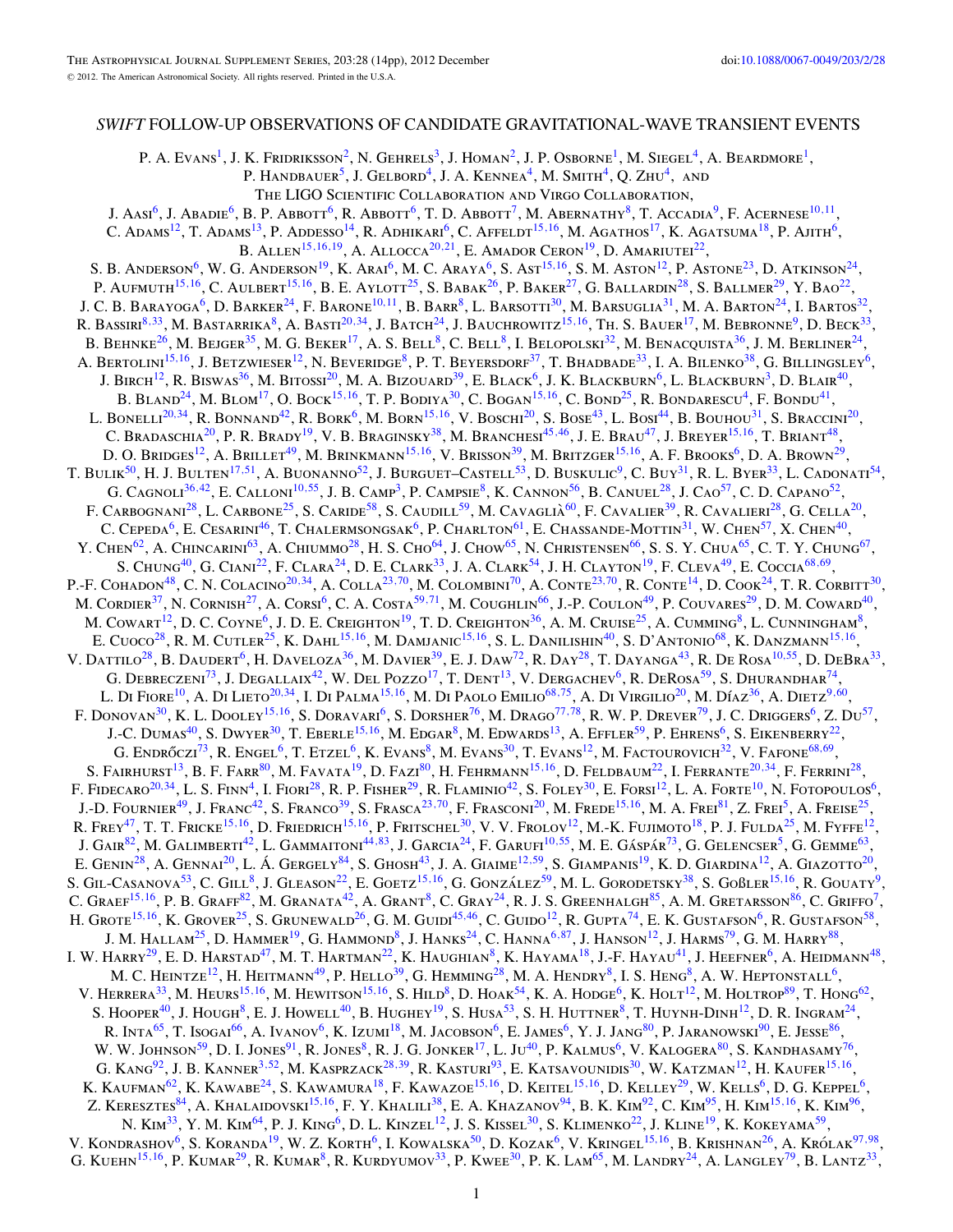N. LASTZKA<sup>15,16</sup>, C. LAWRIE<sup>8</sup>, A. LAZZARINI<sup>6</sup>, A. LE ROUX<sup>12</sup>, P. LEACI<sup>26</sup>, C. H. LEE<sup>64</sup>, H. K. LEE<sup>96</sup>, H. M. LEE<sup>99</sup>, J. R. LEONG<sup>15,16</sup>, I. LEONOR<sup>47</sup>, N. LEROY<sup>39</sup>, N. LETENDRE<sup>9</sup>, V. LHUILLIER<sup>24</sup>, J. Li<sup>57</sup>, T. G. F. Li<sup>17</sup>, P. E. LINDQUIST<sup>6</sup>, V. LITVINE<sup>6</sup>, Y. LIU<sup>57</sup>, Z. LIU<sup>22</sup>, N. A. LOCKERBIE<sup>100</sup>, D. LODHIA<sup>25</sup>, J. LOGUE<sup>8</sup>, M. LORENZINI<sup>45</sup>, V. LORIETTE<sup>101</sup>, M. LORMAND<sup>12</sup>, G. LOSURDO<sup>45</sup>, J. LOUGH<sup>29</sup>, M. LUBINSKI<sup>24</sup>, H. LÜCK<sup>15,16</sup>, A. P. LUNDGREN<sup>15,16</sup>, J. MACARTHUR<sup>8</sup>, E. MACDONALD<sup>8</sup>, B. MACHENSCHALK<sup>15,16</sup>, M. MACINNIS<sup>30</sup>, D. M. Macleod<sup>13</sup>, M. Mageswaran<sup>6</sup>, K. Mailand<sup>6</sup>, E. Majorana<sup>23</sup>, I. Maksimovic<sup>101</sup>, V. Malvezzi<sup>68</sup>, N. Man<sup>49</sup>, I. MANDEL<sup>25</sup>, V. MANDIC<sup>76</sup>, M. MANTOVANI<sup>20</sup>, F. MARCHESONI<sup>44,102</sup>, F. MARION<sup>9</sup>, S. MÁRKA<sup>32</sup>, Z. MÁRKA<sup>32</sup>, A. MARKOSYAN<sup>33</sup>, E. Maros<sup>6</sup>, J. Marque<sup>28</sup>, F. Martelli<sup>45,46</sup>, I. W. Martin<sup>8</sup>, R. M. Martin<sup>22</sup>, J. N. Marx<sup>6</sup>, K. Mason<sup>30</sup>, A. Masserot<sup>9</sup>, F. MATICHARD<sup>30</sup>, L. MATONE<sup>32</sup>, R. A. MATZNER<sup>103</sup>, N. MAVALVALA<sup>30</sup>, G. MAZZOLO<sup>15,16</sup>, R. McCarthy<sup>24</sup>, D. E. McClelland<sup>65</sup>, P. McDaniel<sup>30</sup>, S. C. McGuire<sup>104</sup>, G. McIntyre<sup>6</sup>, J. McIver<sup>54</sup>, G. D. Meadors<sup>58</sup>, M. Mehmet<sup>15,16</sup>, T. Meier<sup>15,16</sup>, A. MELATOS<sup>67</sup>, A. C. MELISSINOS<sup>105</sup>, G. MENDELL<sup>24</sup>, D. F. MENÉNDEZ<sup>4</sup>, R. A. MERCER<sup>19</sup>, S. MESHKOV<sup>6</sup>, C. MESSENGER<sup>13</sup>, M. S. Meyer<sup>12</sup>, H. Miao<sup>62</sup>, C. Michel<sup>42</sup>, L. Milano<sup>10,55</sup>, J. Miller<sup>65</sup>, Y. Minenkov<sup>68</sup>, C. M. F. Mingarelli<sup>25</sup>, V. P. MITROFANOV<sup>38</sup>, G. MITSELMAKHER<sup>22</sup>, R. MITTLEMAN<sup>30</sup>, B. MOE<sup>19</sup>, M. MOHAN<sup>28</sup>, S. R. P. MOHAPATRA<sup>54</sup>, D. MORARU<sup>24</sup>, G. MORENO<sup>24</sup>, N. MORGADO<sup>42</sup>, A. MORGIA<sup>68,69</sup>, T. MORI<sup>18</sup>, S. R. MORRISS<sup>36</sup>, S. MOSCA<sup>10,55</sup>, K. MOSSAVI<sup>15,16</sup>, B. MOURS<sup>9</sup>, C. M. Mow–Lowry<sup>65</sup>, C. L. Mueller<sup>22</sup>, G. Mueller<sup>22</sup>, S. Mukherjee<sup>36</sup>, A. Mullavey<sup>59,65</sup>, H. Müller-Ebhardt<sup>15,16</sup>, J. Munch<sup>106</sup>, D. Murphy<sup>32</sup>, P. G. Murray<sup>8</sup>, A. Mytidis<sup>22</sup>, T. Nash<sup>6</sup>, L. Naticchioni<sup>23,70</sup>, V. Necula<sup>22</sup>, J. Nelson<sup>8</sup>, I. Neri<sup>44,83</sup>, G. NEWTON<sup>8</sup>, T. NGUYEN<sup>65</sup>, A. NISHIZAWA<sup>18</sup>, A. NITZ<sup>29</sup>, F. NOCERA<sup>28</sup>, D. NOLTING<sup>12</sup>, M. E. NORMANDIN<sup>36</sup>, L. NUTTALL<sup>13</sup>, E. OCHSNER<sup>19</sup>, J. O'DELL<sup>85</sup>, E. OELKER<sup>30</sup>, G. H. OGIN<sup>6</sup>, J. J. Oh<sup>107</sup>, S. H. Oh<sup>107</sup>, R. G. OLDENBERG<sup>19</sup>, B. O'REILLY<sup>12</sup>, R. O'SHAUGHNESSY<sup>19</sup>, C. OSTHELDER<sup>6</sup>, C. D. OTT<sup>62</sup>, D. J. OTTAWAY<sup>106</sup>, R. S. OTTENS<sup>22</sup>, H. OVERMIER<sup>12</sup>, B. J. OWEN<sup>4</sup>, A. PAGE<sup>25</sup>, L. Palladino68*,*75, C. Palomba23, Y. Pan52, C. Pankow19, F. Paoletti20*,*28, R. Paoletti20*,*21, M. A. Papa19*,*26, M. Parisi10*,*55, A. Pasqualetti28, R. Passaquieti20*,*34, D. Passuello20, M. Pedraza6, S. Penn93, A. Perreca29, G. Persichetti10*,*55, M. PHELPS<sup>6</sup>, M. PICHOT<sup>49</sup>, M. PICKENPACK<sup>15,16</sup>, F. PIERGIOVANNI<sup>45,46</sup>, V. PIERRO<sup>108</sup>, M. PIHLAJA<sup>76</sup>, L. PINARD<sup>42</sup>, I. M. PINTO<sup>108</sup>, M. PITKIN<sup>8</sup>, H. J. PLETSCH<sup>15,16</sup>, M. V. PLISSI<sup>8</sup>, R. POGGIANI<sup>20,34</sup>, J. PÖLD<sup>15,16</sup>, F. POSTIGLIONE<sup>14</sup>, C. POUX<sup>6</sup>, M. PRATO<sup>63</sup>, V. PREDOI<sup>13</sup>, T. PRESTEGARD<sup>76</sup>, L. R. PRICE<sup>6</sup>, M. PRIJATELJ<sup>15,16</sup>, M. PRINCIPE<sup>108</sup>, S. PRIVITERA<sup>6</sup>, R. PRIX<sup>15,16</sup>, G. A. PRODI<sup>77,78</sup>, L. G. Prokhorov<sup>38</sup>, O. Puncken<sup>15,16</sup>, M. Punturo<sup>44</sup>, P. Puppo<sup>23</sup>, V. Quetschke<sup>36</sup>, R. Quitzow-James<sup>47</sup>, F. J. Raab<sup>24</sup>, D. S. Rabeling<sup>17,51</sup>, I. Rácz<sup>73</sup>, H. Radkins<sup>24</sup>, P. Raffai<sup>5,32</sup>, M. Rakhmanov<sup>36</sup>, C. Ramet<sup>12</sup>, B. Rankins<sup>60</sup>, P. Rapagnani<sup>23,70</sup>, V. RAYMOND<sup>80</sup>, V. RE<sup>68,69</sup>, C. M. REED<sup>24</sup>, T. REED<sup>109</sup>, T. REGIMBAU<sup>49</sup>, S. REID<sup>8</sup>, D. H. REITZE<sup>6</sup>, F. RICCI<sup>23,70</sup>, R. RIESEN<sup>12</sup>, K. Riles<sup>58</sup>, M. Roberts<sup>33</sup>, N. A. Robertson<sup>6,8</sup>, F. Robinet<sup>39</sup>, C. Robinson<sup>13</sup>, E. L. Robinson<sup>26</sup>, A. Rocchi<sup>68</sup>, S. Roddy<sup>12</sup>, C. RODRIGUEZ<sup>80</sup>, M. RODRUCK<sup>24</sup>, L. ROLLAND<sup>9</sup>, J. G. ROLLINS<sup>6</sup>, J. D. ROMANO<sup>36</sup>, R. ROMANO<sup>10,11</sup>, J. H. ROMIE<sup>12</sup>, D. ROSIŃSKA<sup>35,110</sup>, C. RÖVER<sup>15,16</sup>, S. ROWAN<sup>8</sup>, A. RÜDIGER<sup>15,16</sup>, P. RUGGI<sup>28</sup>, K. RYAN<sup>24</sup>, F. SALEMI<sup>15,16</sup>, L. SAMMUT<sup>67</sup>, V. SANDBERG<sup>24</sup>, S. SANKAR<sup>30</sup>, V. SANNIBALE<sup>6</sup>, L. SANTAMARÍA<sup>6</sup>, I. SANTIAGO-PRIETO<sup>8</sup>, G. SANTOSTASI<sup>111</sup>, E. SARACCO<sup>42</sup>, B. SASSOLAS<sup>42</sup>, B. S. SATHYAPRAKASH<sup>13</sup>, P. R. SAULSON<sup>29</sup>, R. L. SAVAGE<sup>24</sup>, R. SCHILLING<sup>15,16</sup>, R. SCHNABEL<sup>15,16</sup>, R. M. S. Schofield<sup>47</sup>, B. Schulz<sup>15,16</sup>, B. F. Schutz<sup>13,26</sup>, P. Schwinberg<sup>24</sup>, J. Scott<sup>8</sup>, S. M. Scott<sup>65</sup>, F. Seifert<sup>6</sup>, D. Sellers<sup>12</sup>, D. SENTENAC<sup>28</sup>, A. SERGEEV<sup>94</sup>, D. A. SHADDOCK<sup>65</sup>, M. SHALTEV<sup>15,16</sup>, B. SHAPIRO<sup>30</sup>, P. SHAWHAN<sup>52</sup>, D. H. SHOEMAKER<sup>30</sup>, T. L SIDERY<sup>25</sup>, X. SIEMENS<sup>19</sup>, D. SIGG<sup>24</sup>, D. SIMAKOV<sup>15,16</sup>, A. SINGER<sup>6</sup>, L. SINGER<sup>6</sup>, A. M. SINTES<sup>53</sup>, G. R. SKELTON<sup>19</sup>, B. J. J. SLAGMOLEN<sup>65</sup>, J. SLUTSKY<sup>59</sup>, J. R. SMITH<sup>7</sup>, M. R. SMITH<sup>6</sup>, R. J. E. SMITH<sup>25</sup>, N. D. SMITH-LEFEBVRE<sup>30</sup>, K. SOMIYA<sup>62</sup>, B. Sorazu<sup>8</sup>, F. C. Speirits<sup>8</sup>, L. Sperandio<sup>68,69</sup>, M. Stefszky<sup>65</sup>, E. Steinert<sup>24</sup>, J. Steinlechner<sup>15,16</sup>, S. Steinlechner<sup>15,16</sup>, S. Steplewski<sup>43</sup>, A. Stochino<sup>6</sup>, R. Stone<sup>36</sup>, K. A. Strain<sup>8</sup>, S. E. Strigin<sup>38</sup>, A. S. Stroeer<sup>36</sup>, R. Sturani<sup>45,46</sup>, A. L. Stuver<sup>12</sup>, T. Z. Summerscales<sup>112</sup>, M. Sung<sup>59</sup>, S. Susmithan<sup>40</sup>, P. J. Sutton<sup>13</sup>, B. Swinkels<sup>28</sup>, G. Szeifert<sup>5</sup>, M. Tacca<sup>28</sup>, L. TAFFARELLO<sup>113</sup>, D. TALUKDER<sup>43</sup>, D. B. TANNER<sup>22</sup>, S. P. TARABRIN<sup>15,16</sup>, R. TAYLOR<sup>6</sup>, A. P. M. TER BRAACK<sup>17</sup>, P. THOMAS<sup>24</sup>, K. A. Thorne<sup>12</sup>, K. S. Thorne<sup>62</sup>, E. Thrane<sup>76</sup>, A. Thüring <sup>15,16</sup>, C. Titsler<sup>4</sup>, K. V. Tokmakov<sup>100</sup>, C. Tomlinson<sup>72</sup>, A. TONCELLI<sup>20,34</sup>, M. TONELLI<sup>20,34</sup>, O. TORRE<sup>20,21</sup>, C. V. TORRES<sup>36</sup>, C. I. TORRIE<sup>6,8</sup>, E. TOURNEFIER<sup>9</sup>, F. TRAVASSO<sup>44,83</sup>, G. Traylor<sup>12</sup>, M. Tse<sup>32</sup>, D. Ugolini<sup>114</sup>, H. Vahlbruch<sup>15,16</sup>, G. Vajente<sup>20,34</sup>, J. F. J. van den Brand<sup>17,51</sup>, C. Van Den BROECK<sup>17</sup>, S. VAN DER PUTTEN<sup>17</sup>, A. A. VAN VEGGEL<sup>8</sup>, S. VASS<sup>6</sup>, M. VASUTH<sup>73</sup>, R. VAULIN<sup>30</sup>, M. VAVOULIDIS<sup>39</sup>, A. VECCHIO<sup>25</sup>, G. VEDOVATO<sup>113</sup>, J. VEITCH<sup>13</sup>, P. J. VEITCH<sup>106</sup>, K. VENKATESWARA<sup>115</sup>, D. VERKINDT<sup>9</sup>, F. VETRANO<sup>45,46</sup>, A. VICERÉ<sup>45,46</sup>, A. E. Villar<sup>6</sup>, J.-Y. Vinet<sup>49</sup>, S. Vitale<sup>17</sup>, H. Vocca<sup>44</sup>, C. Vorvick<sup>24</sup>, S. P. Vyatchanin<sup>38</sup>, A. Wade<sup>65</sup>, L. Wade<sup>19</sup>, M. Wade<sup>19</sup>, S. J. Waldman<sup>30</sup>, L. Wallace<sup>6</sup>, Y. Wan<sup>57</sup>, M. Wang<sup>25</sup>, X. Wang<sup>57</sup>, A. Wanner<sup>15,16</sup>, R. L. Ward<sup>31</sup>, M. Was<sup>39</sup>, M. WEINERT<sup>15,16</sup>, A. J. WEINSTEIN<sup>6</sup>, R. WEISS<sup>30</sup>, T. WELBORN<sup>12</sup>, L. WEN<sup>40,62</sup>, P. WESSELS<sup>15,16</sup>, M. WEST<sup>29</sup>, T. WESTPHAL<sup>15,16</sup>, K. WETTE<sup>15,16</sup>, J. T. WHELAN<sup>81</sup>, S. E. WHITCOMB<sup>6,40</sup>, D. J. WHITE<sup>72</sup>, B. F. WHITING<sup>22</sup>, K. WIESNER<sup>15,16</sup>, C. WILKINSON<sup>24</sup>, P. A. WILLEMS<sup>6</sup>, L. WILLIAMS<sup>22</sup>, R. WILLIAMS<sup>6</sup>, B. WILLKE<sup>15,16</sup>, M. WIMMER<sup>15,16</sup>, L. WINKELMANN<sup>15,16</sup>, W. WINKLER<sup>15,16</sup>, C. C. WIPF<sup>30</sup>, A. G. WISEMAN<sup>19</sup>, H. WITTEL<sup>15,16</sup>, G. WOAN<sup>8</sup>, R. WOOLEY<sup>12</sup>, J. WORDEN<sup>24</sup>, J. YABLON<sup>80</sup>, I. YAKUSHIN<sup>12</sup>, H. YAMAMOTO<sup>6</sup>, K. YAMAMOTO<sup>78,116</sup>, C. C. YANCEY<sup>52</sup>, H. YANG<sup>62</sup>, D. YEATON-MASSEY<sup>6</sup>, S. YOSHIDA<sup>117</sup>, M. YVERT<sup>9</sup>, A. ZADROŻNY<sup>98</sup>, M. ZANOLIN<sup>86</sup>, J.-P. ZENDRI<sup>113</sup>, F. ZHANG<sup>57</sup>, L. ZHANG<sup>6</sup>, C. ZHAO<sup>40</sup>, N. ZOTOV<sup>109</sup>,  $M. E. ZUCKER<sup>30</sup>$ , AND J. ZWEIZIG<sup>6</sup><br><sup>1</sup> Department of Physics and Astronomy, University of Leicester, Leicester, LE1 7RH, UK <sup>2</sup> MIT Kavli Institute for Astrophysics and Space Research, 77 Massachusetts Avenue, Cambridge, MA 02139, USA  $4$  The Pennsylvania State University, University Park, PA 16802, USA  $4$  The Pennsylvania State University, U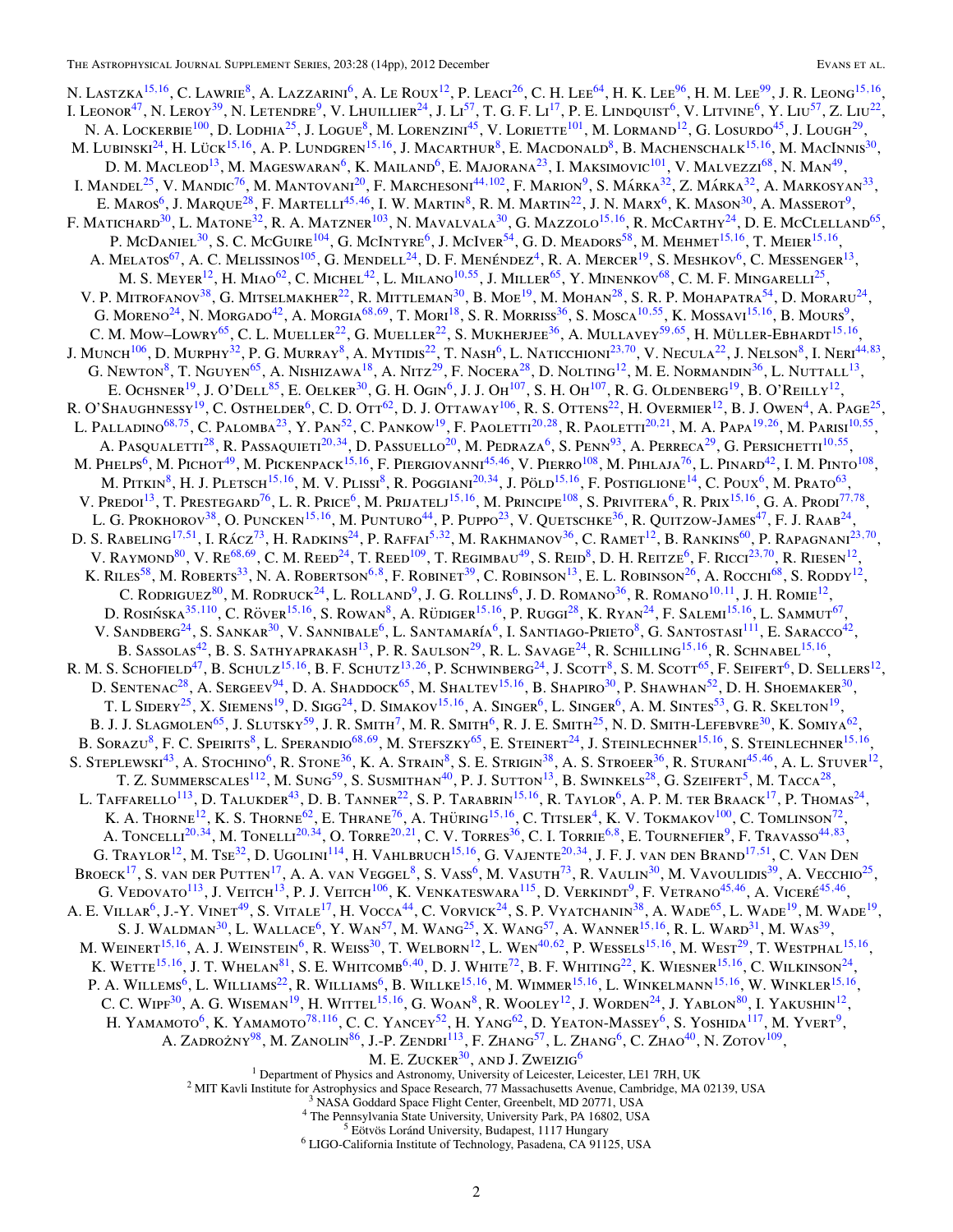<sup>7</sup> California State University Fullerton, CA 92831, USA<br>
<sup>8</sup> SUPA, University of Glasgow, Glasgow, G12 8QQ, UK<br>
<sup>8</sup> SUPA, University of Glasgow, G12 8QQ, UK<br>
<sup>10</sup> INFN, Sezione di Napoli, Complesso Universitatio di Monte <sup>19</sup> University of Wisconsin–Milwaukee, Milwaukee, WI 53201, USA<br><sup>20</sup> INFN, Sezione di Pisa, I-56127 Pisa, Italy<br><sup>21</sup> Università di Siena, I-53100 Siena, Italy <sup>22</sup> University of Florida, Gainesville, FL 32611, USA<br><sup>23</sup> INFN, Sezione di Roma, I-00185 Roma, Italy <sup>24</sup> LIGO-Hanford Observatory, Richland, WA 99352, USA<br><sup>25</sup> University of Birmingham, Birmingham, B15 2TT, UK<br><sup>26</sup> Albert-Einstein-Institut, Max-Planck-Institut für Gravitationsphysik, D-14476 Golm, Germany<br><sup>27</sup> Montana S Sorbonne Paris Cité, 10, rue Alice Domon et Léonie Duquet, F-75205 Paris Cedex 13, France <sup>32</sup> Columbia University, New York, NY 10027, USA <sup>33</sup> Stanford University, Stanford, CA 94305, USA <sup>34</sup> Università di Pisa, I-56127 Pisa, Italy<br><sup>35</sup> CAMK-PAN 00-716 Warsaw, Poland<br><sup>36</sup> The University of Texas at Brownsville, Brownsville, TX 78520, USA<br><sup>37</sup> San Jose State University, San Jose, CA 95192, USA<br><sup>38</sup> Moscow <sup>39</sup> LAL, Université Paris-Sud, IN2P3/CNRS, F-91898 Orsay, France<br><sup>40</sup> University of Western Australia, Crawley, WA 6009, Australia<br><sup>41</sup> Institut de Physique de Rennes, CNRS, Université de Rennes 1, F-35042 Rennes, France <sup>45</sup> INFN, Sezione di Firenze, I-50019 Sesto Fiorentino, Italy<br>
<sup>46</sup> Università degli Studi di Urbino "Carlo Bo", 1-61029 Urbino, Italy<br>
<sup>47</sup> University of Oregon, Eugene, OR 97403, USA<br>
<sup>47</sup> Université Pierre et Marie Cu <sup>62</sup> Caltech-CaRT, Pasadena, CA 91125, USA<br>
<sup>63</sup> INFN, Sezione di Genova, 1-16146 Genova, Italy<br>
<sup>64</sup> Pusan National University, Busan 609-735, Republic of Korea<br>
65 Australian National University, Canberra, ACT 0200, Aus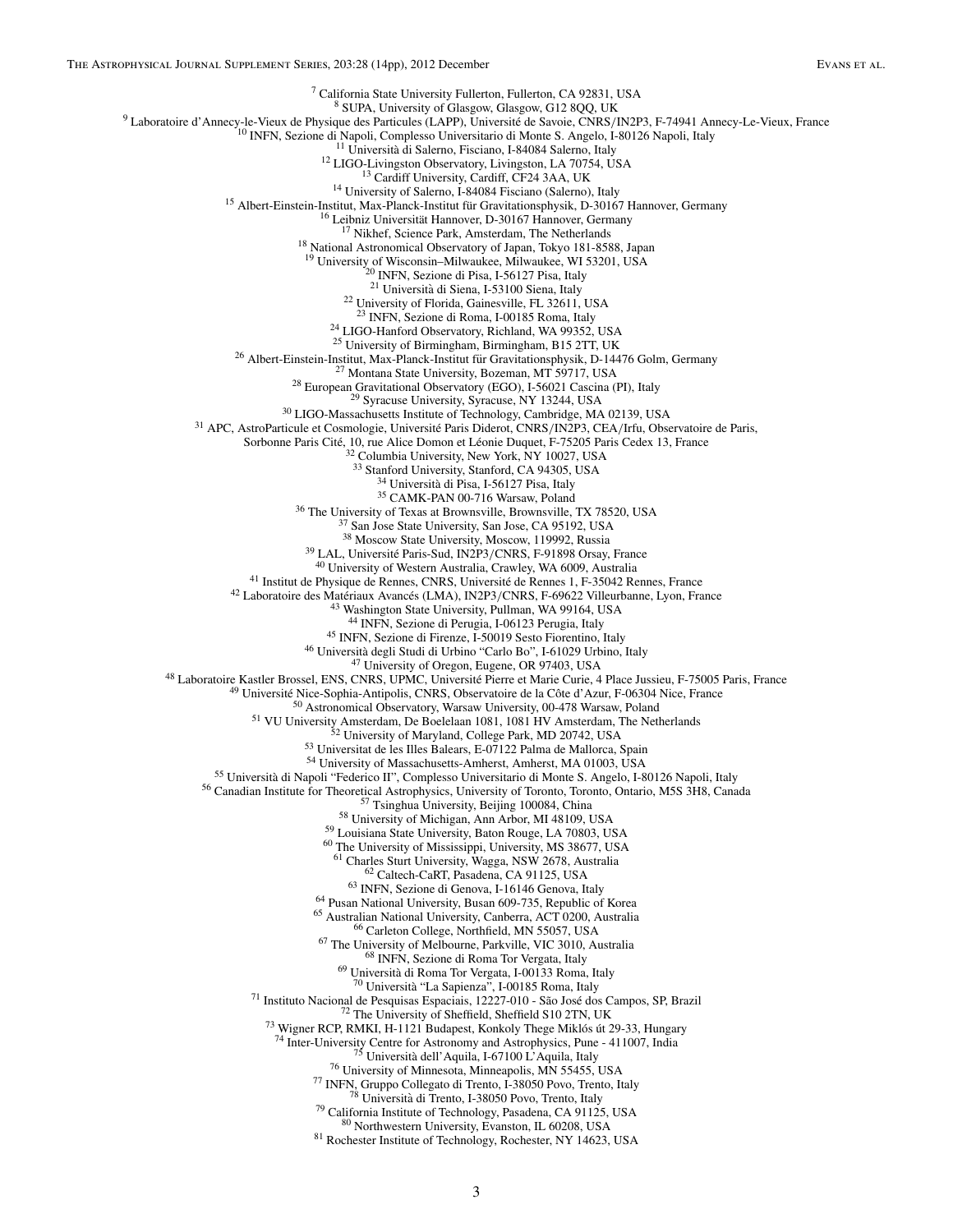<sup>82</sup> University of Cambridge, Cambridge, CB2 1TN, UK<br><sup>83</sup> Università di Perugia, I-06123 Perugia, Italy <sup>85</sup> Università di Perugia, 1-01/23 Perugia, 140<br>
<sup>84</sup> University of Szeged, 6720 Szeged, 2013 Perugia, 140<br>
<sup>85</sup> Rutherford Appleton Laboratory, HSIC, Chilton, Didcot, Oxon OX11 0QX, UK<br>
<sup>86</sup> Emhret-Ristitute for Theoret <sup>111</sup> McNeese State University, Lake Charles, LA 70609, USA<br><sup>112</sup> Andrews University, Berrien Springs, MI 49104, USA<br><sup>113</sup> INFN, Sezione di Padova, I-35131 Padova, Italy <sup>114</sup> Trinity University, San Antonio, TX 78212, USA<br><sup>115</sup> University of Washington, Seattle, WA, 98195-4290, USA<br><sup>116</sup> Università di Padova, I-35131 Padova, Italy<br><sup>117</sup> Southeastern Louisiana University, Hammond, LA 7040 *Received 2012 May 25; accepted 2012 October 25; published 2012 November 21*

#### ABSTRACT

We present the first multi-wavelength follow-up observations of two candidate gravitational-wave (GW) transient events recorded by LIGO and Virgo in their 2009–2010 science run. The events were selected with low latency by the network of GW detectors (within less than 10 minutes) and their candidate sky locations were observed by the *Swift* observatory (within 12 hr). Image transient detection was used to analyze the collected electromagnetic data, which were found to be consistent with background. Off-line analysis of the GW data alone has also established that the selected GW events show no evidence of an astrophysical origin; one of them is consistent with background and the other one was a test, part of a "blind injection challenge." With this work we demonstrate the feasibility of rapid follow-ups of GW transients and establish the sensitivity improvement joint electromagnetic and GW observations could bring. This is a first step toward an electromagnetic follow-up program in the regime of routine detections with the advanced GW instruments expected within this decade. In that regime, multi-wavelength observations will play a significant role in completing the astrophysical identification of GW sources. We present the methods and results from this first combined analysis and discuss its implications in terms of sensitivity for the present and future instruments.

*Key words:* gravitational waves – ultraviolet: general – X-rays: general

#### 1. INTRODUCTION

Some of the key questions in the pursuit of sources of transient gravitational radiation detectable by LIGO (Abbott et al. [2009\)](#page-14-0) and Virgo (Accadia et al. [2012\)](#page-14-0) relate to their electromagnetic (EM) signatures and our ability to observe them (Abadie et al. [2012a\)](#page-14-0). In several of these sources, such as core-collapse supernovae and neutron-star–neutron-star or neutron-star–blackhole mergers, energetics suggest gravitational waves (GWs) are likely to be accompanied by EM emission across the spectrum and over timescales ranging from seconds to days (Fryer et al. [2002;](#page-14-0) Piran [2004;](#page-14-0) Mészáros [2006;](#page-14-0) Nakar [2007;](#page-14-0) Corsi &

Mészáros [2009\)](#page-14-0). Multi-wavelength EM observations of such events have already set the paradigm for improved constraints on source astrophysics set jointly rather than separately. Prompt outbursts, as well as afterglows in X-ray, optical, and radio associated with gamma-ray bursts (GRBs) and supernovae have shed light on the progenitors and the astrophysics of these systems (Kulkarni et al. [1998;](#page-14-0) Bloom et al. [1999;](#page-14-0) Matheson et al. [2003;](#page-14-0) Berger et al. [2005;](#page-14-0) Gehrels et al. [2005;](#page-14-0) Soderberg et al. [2005,](#page-15-0) [2010;](#page-15-0) Berger [2009,](#page-14-0) [2011;](#page-14-0) Zhang & MacFadyen [2009\)](#page-15-0). The benefit of coupling them to GW observations will be tremendous as this will bring the GW observations into astrophysical and cosmological context. Besides increasing detection confidence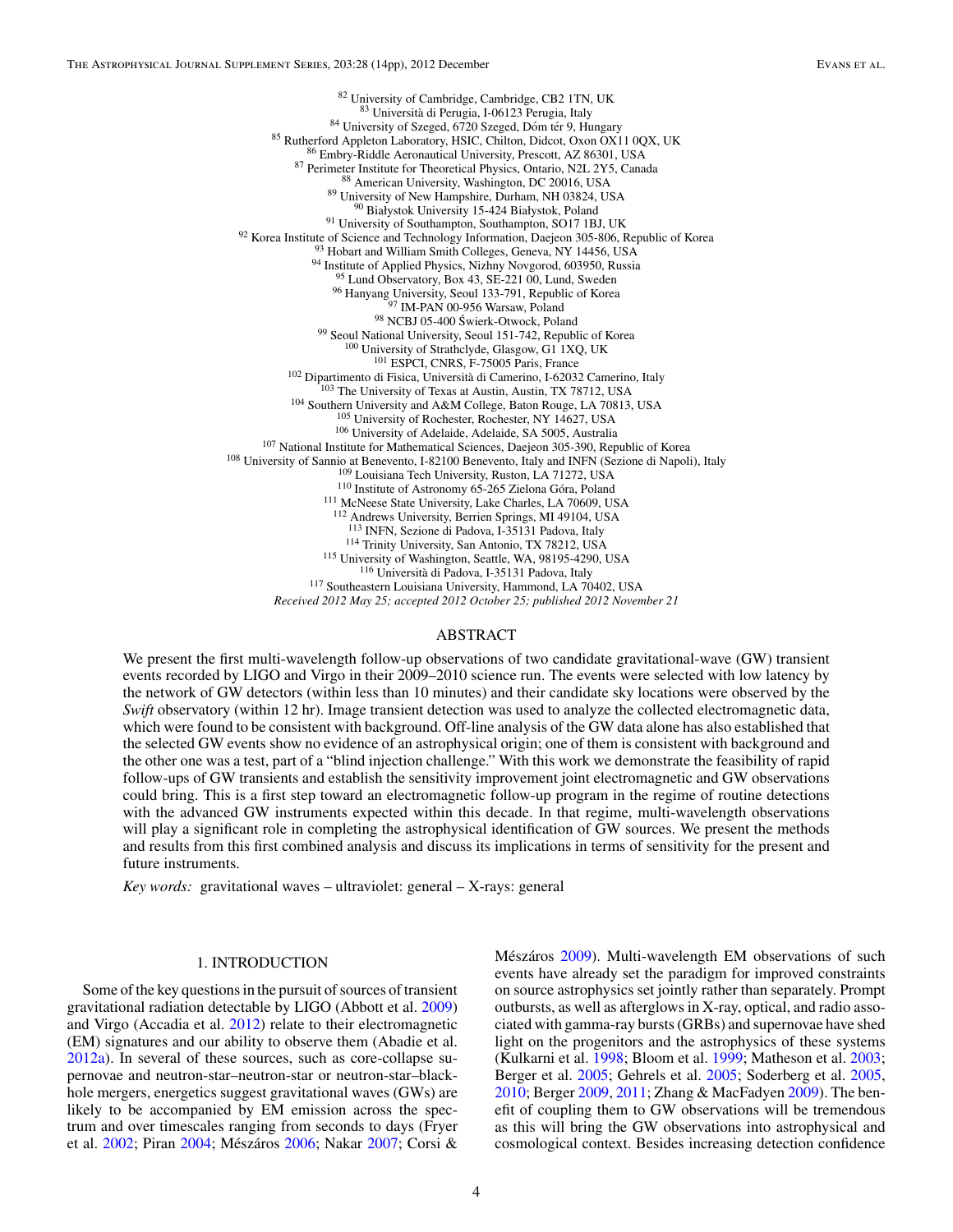(Kochanek & Piran [1993\)](#page-14-0), multi-wavelength observations may improve source localization down to the arcsecond level, leading to identification of the host galaxy and measurement of the redshift (Schutz [1986;](#page-15-0) Sylvestre [2003;](#page-15-0) Stubbs [2008;](#page-15-0) Phinney [2009;](#page-14-0) Stamatikos et al. [2009;](#page-15-0) Bloom et al. [2009;](#page-14-0) Metzger et al. [2010;](#page-14-0) Metzger & Berger [2012\)](#page-14-0). Conversely, the absence of any EM signature for an otherwise confident transient detection with the GW detectors alone will provide constraints on emission mechanisms, progenitors, and energetics.

LIGO (Abbott et al. [2009\)](#page-14-0) and Virgo (Accadia et al. [2012\)](#page-14-0) form a network of interferometric detectors aiming to make the first direct observations of GWs. In their 2009–2010 data-taking period this network consisted of three interferometers: LIGO-Hanford in Washington State in the USA, LIGO-Livingston in Louisiana in the USA, and Virgo in Italy. During these science runs of the instruments we implemented a first program that could allow prompt EM follow-up of candidate GW transients. Starting with GW data, low-latency searches for compact binary star coalescences (Abadie et al. [2011a\)](#page-14-0) and un-modeled GW transients were performed. This allowed the prompt identification and sky localization of GW candidates, which for the first time were passed on to ground-based telescopes and *Swift* in order to be followed up. In an earlier publication (Abadie et al. [2012a\)](#page-14-0) we presented the details of the implementation and testing of this low-latency search and its coupling to EM astronomy. In this paper we report on the analysis of the *Swift* data we collected as part of this program.

With the start of the 2009–2010 LIGO–Virgo runs we established a Target-of-Opportunity (ToO) program with *Swift* in order to search for possible afterglow in X-ray, ultraviolet, and optical wavelengths of a small number of GW transient candidates. The sensitivity of the GW detectors at the time made the chance of a detection small, but non-negligible. For the case of binary sources with at least one neutron star in the system, the rate of detectable merger events was predicted to be in the range of 2.7  $\times$  10<sup>-4</sup> to 0.3 events per year (Abadie et al. [2010a\)](#page-14-0). This ToO program was exercised twice; neither time led to detection of an EM counterpart to a GW transient. Nonetheless, the program addressed implementation questions and established the first joint observation and coordinated data analysis by the LIGO–Virgo network and *Swift* satellite.

In this paper we present the results from the EM follow-up program involving only *Swift*; results from the sister program involving the follow-up of GW candidates by ground-based optical and radio telescopes will be the subject of a forthcoming publication. The paper is organized as follows. In Section 2 we describe the *Swift* observatory. Then, in Section 3, we review the procedure for targeting EM follow-up of GW events, as described in detail in Abadie et al. [\(2012a\)](#page-14-0). The *Swift* observations and analysis of data are described in Section [4.](#page-7-0) In Section [5](#page-11-0) we present our formalism for combining results from the joint GW–EM search, including the simulation work we performed. We conclude in Section [6](#page-13-0) with a discussion and outlook for this kind of joint search.

#### 2. THE *SWIFT* OBSERVATORY

The *Swift* Gamma-Ray Burst Mission (Gehrels et al. [2004\)](#page-14-0), developed and launched under NASA's Medium Explorer Program, is unique for its broad wavelength sensitivity and rapid response. Three telescopes are co-aligned. The Burst Alert Telescope (BAT; Barthelmy et al. [2005\)](#page-14-0) is a broad field of view (FOV) coded-aperture instrument with a CdZnTe detector plane, designed to search for transient events such as GRBs. Approximately 100 GRBs are discovered by BAT each year. In response to a BAT trigger, the spacecraft performs an autonomous slew to point the two narrow FOV instruments. The Ultra-Violet and Optical Telescope (UVOT; Roming et al. [2005\)](#page-15-0) performs follow-up observations of GRBs in the 170–600 nm band, with  $a 0.28 \times 0.28$  FOV. The X-Ray Telescope (XRT; Burrows et al.  $2005$ ) has an effective area peaking at 110 cm<sup>2</sup> (at 1.5 keV), a  $0.4 \times 0.4$  FOV, and an energy bandpass of 0.3–10 keV. While spacecraft slewing can be initiated autonomously, achieving repointing within approximately 2 minutes, the process can also be initiated from the ground. The *Swift* Mission Operations Center, located near the University Park campus of the Pennsylvania State University, receives over 1000 requests for ToOs from the astronomical community each year. Response time to a ToO depends on scientific priority and urgency. Due to communication limitations and human-in-the-loop commanding, observation of the highest priority ToOs is typically achieved within 4 hr, although frequently the response time is less than 1 hr. In this way, a ground-based observatory such as LIGO–Virgo can provide the trigger for a transient event, with *Swift* providing prompt follow-up observations in the X-ray, UV, and optical bands.

#### 3. SELECTION OF GRAVITATIONAL-WAVE TRANSIENTS

The LIGO–Virgo EM follow-up program took place during two observing periods spanning a bit over two months from 2009 December 17 to 2010 January 8 and from 2010 September 2 to 2010 October 20. The details of the implementation and testing of the end-to-end search on the GW end have been described elsewhere (Abadie et al. [2012a\)](#page-14-0). Here we will summarize the key features and expand on aspects that were specific to the joint program with *Swift*.

#### *3.1. Event Selection*

GW candidate events were selected for follow-up based primarily on their False Alarm Rate (FAR), the rate at which an event of equal or greater significance is expected to occur in the absence of a true signal. For this run, in order to trigger a *Swift* follow-up, we set a nominal threshold on the candidate events' FAR at no more than one event per 35 days of triple coincident running (i.e., the GW instrument configuration when all three detectors were acquiring sensitive data).

To avoid trying to image unusually poorly localized events, an additional constraint was placed on candidates that 20% or more of the a posteriori (see Section [3.2\)](#page-7-0) weighted probability in the event skymap must be covered by up to five  $0.4 \times 0.4$ tiles selected for follow-up as *Swift* fields. The number of fields picked for the *Swift* follow-up program reflected a compromise between the need to cover as large an area in the sky as possible and the requirement to be minimally disruptive of *Swift*'s other science targets. If five fields were targeted by *Swift* for each LIGO–Virgo candidate, the correct location of GW events of high significance could be imaged with a probability greater than 50% (Abadie et al. [2012a\)](#page-14-0). Additionally, manual and automated checks were performed on data quality in each interferometer before sending any alerts, eliminating events which had an obvious problem associated with them. For events which passed all data selection criteria, observation requests were sent to *Swift* through web-based ToO submission.<sup>118</sup>

<sup>118</sup> [https://www.swift.psu.edu/secure/toop/too\\_request.htm](https://www.swift.psu.edu/secure/toop/too_request.htm)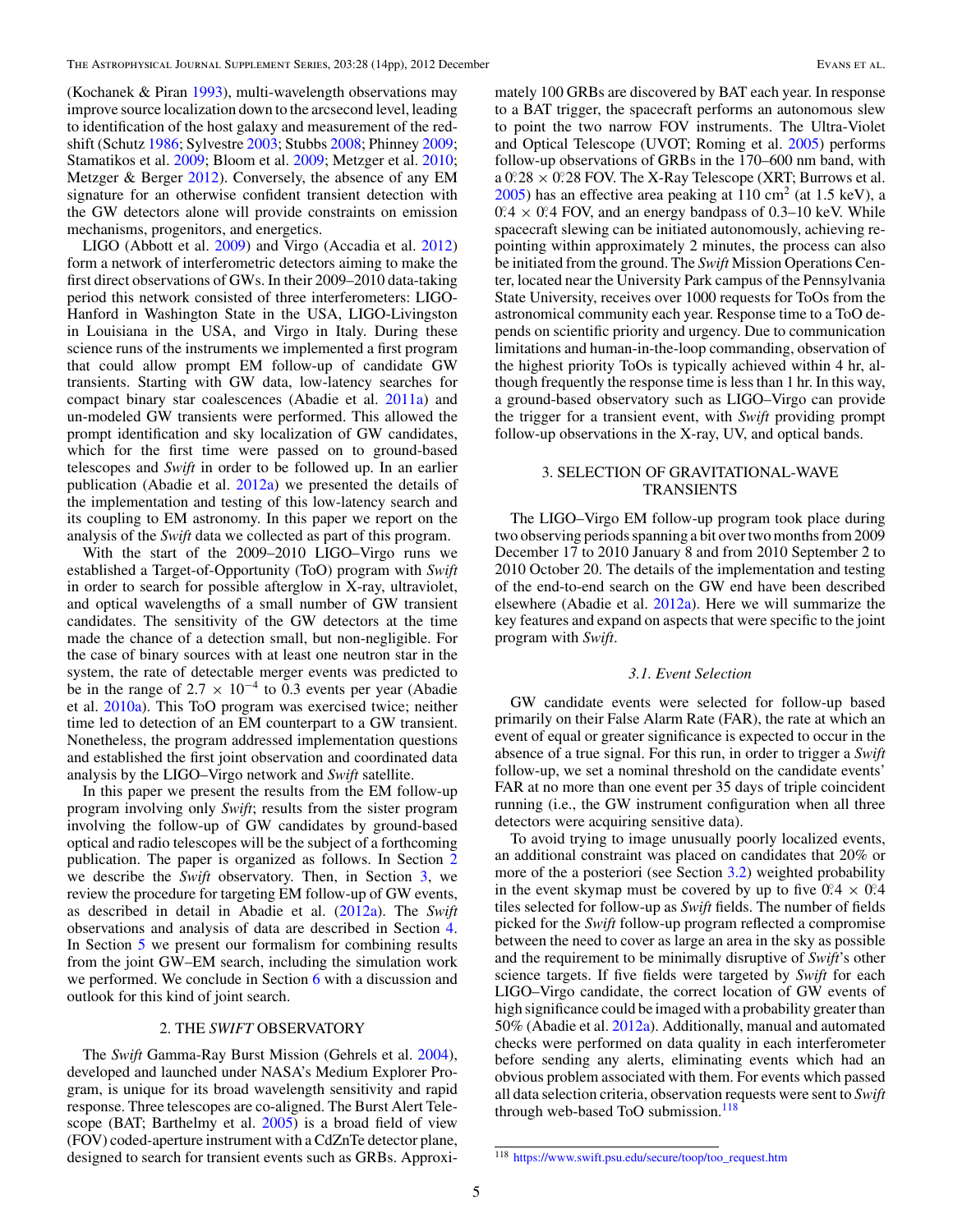<span id="page-7-0"></span>During the course of the EM follow-up program, GW candidate transient events were selected by transient-finding algorithms for un-modeled bursts as well as compact binary star coalescences (Abadie et al. [2012a\)](#page-14-0). Two such events met all criteria and were submitted for follow-up with *Swift*. These were identified by one of the generic transient-finding algorithms, called coherent WaveBurst (Klimenko et al. [2011\)](#page-14-0). This algorithm uses wavelet decomposition to search for GWs without relying on specific waveform models. The "January" event occurred at 8:46 UTC on 2010 January 7. This was an event close to the end of the first LIGO–Virgo observation period, during which we lowered the nominal thresholds to 1 event per day for the FAR and 10% for the weighted probability of the event skymap. The thresholds were adjusted as the first LIGO–Virgo observation period was approaching an end in order to exercise the follow-up process at least once. The "September" event, which occurred at 6:42 UTC on 2010 September 16, passed all nominal criteria for follow-ups. This event was later (in 2011 March) revealed to be a "blind injection" artificially inserted into the interferometers as a test of our detection procedures (Abadie et al. [2011b,](#page-14-0) [2011c,](#page-14-0) [2012b\)](#page-14-0). While both of these events were ultimately tests of the system rather than plausible candidates, they demonstrate the viability of performing rapid follow-ups of potential GW signals using *Swift*.

#### *3.2. Position Errors and Tiling*

The typical uncertainty in sky location of a GW signal is large (typically tens of square degrees) relative to the FOV of *Swift*'s XRT and UVOT instruments. This may be in part addressed by imposing the requirement for the reconstructed sky location to overlap with nearby galaxies. We have used information from the Gravitational Wave Galaxy Catalog (GWGC; White et al. [2011\)](#page-15-0) in order to fold into the tiling algorithm location, extent, and blue luminosity of known galaxies within a distance less than 50 Mpc, since the GW interferometer network would not be likely to detect neutron star binary coalescences beyond this distance. In this way, locations with a known galaxy from this catalog were given greater weight than those without galaxies present.

For the earlier "winter" run in which the January event occurred, skymap tiles with galaxies or globular clusters at a distance less than 50 Mpc had their estimated probability increased by a factor of three, whereas for the later "autumn" run the estimated relative probability of each tile in the skymap was calculated according to

$$
P \propto \sum_{i} \frac{M_i L}{D_i},\tag{1}
$$

where  $M_i$  is the blue light luminosity of a galaxy (a proxy for star formation rate; Phinney [1991;](#page-14-0) Kopparapu et al. [2008;](#page-14-0) Abadie et al. [2010a\)](#page-14-0), *L* is the likelihood from only the GW skymap, and *Di* is the distance of the galaxy from Earth (Nuttall & Sutton [2010\)](#page-14-0). The index *i* sums over each galaxy associated with the skymap tile. Only ∼8% of tiles in a typical skymap were associated with one or more galaxies, while *P* was set to zero for tiles with no associated galaxy (Abadie et al. [2012a\)](#page-14-0). After this summation was performed, the resulting likelihoods were renormalized to a probability of unity over the entire skymap. In this way we constructed the a posteriori probability skymaps that we used for prioritizing the *Swift* observations.

For both events selected for follow-up, several tiles were chosen and passed on for imaging as *Swift* fields according



**Figure 1.** Probability skymaps of the January event (top) and September event (bottom) as determined by the coherent WaveBurst algorithm before galaxy weighting. The asterisks mark the approximate locations of the locations selected for follow-up with *Swift*. Color scale shows fraction of total (raw) probability contained within that particular skymap tile.

to the procedures outlined above. The probability skymaps produced by coherent WaveBurst without galaxy weighting and containing the top 1000 tiles are shown in Figure 1. The maps show large spreads in probability on the sky, the first due to their relatively low significance, the second due to worse sensitivity in Virgo relative to the LIGO interferometers. Simulations show that, despite the relatively small size of *Swift* fields with respect to the extent of our probability skymaps, sources originating in or close to nearby galaxies can be correctly localized with reasonable success rates (see Abadie et al. [2012a](#page-14-0) and discussion in Section [5\)](#page-11-0). The regions containing the fields imaged by *Swift* are shown with an asterisk on each skymap, with precise coordinates of each field given in Tables [1](#page-8-0) and [2.](#page-8-0)

### 4. OBSERVATIONS WITH *SWIFT*

The ToO requests were submitted manually via the Web within 2 hr from the collection of GW data. The initial two requested pointings for each event were submitted as "high priority" (but not the highest); this reflected a compromise between capturing the early light and being minimally disruptive to *Swift* operations. *Swift* observations with the XRT and UVOT instruments of the specified targets were performed in the following ∼12 hr. Rapid follow-up could significantly increase the likelihood of a detection, as several types of potential GW*/*EM sources (e.g., short GRBs) have afterglows that fade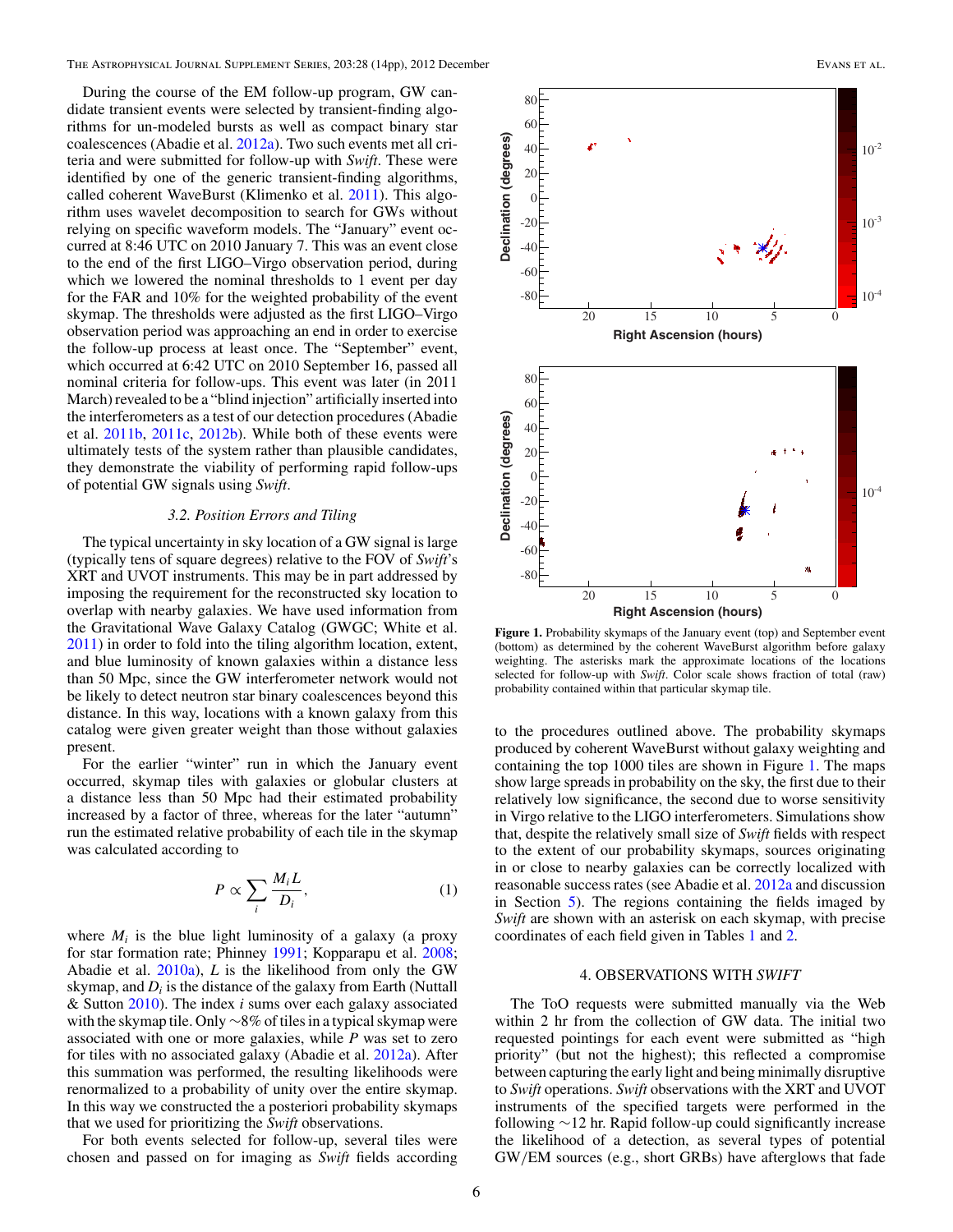|                                                                      | Table 1 |  |
|----------------------------------------------------------------------|---------|--|
| Details of the Swift-XRT Follow-up Observations of the January Event |         |  |

<span id="page-8-0"></span>

| Swift ObsID | Date Start           | Date End             | Exposure | Pointing Direction            |
|-------------|----------------------|----------------------|----------|-------------------------------|
|             | (UT)                 | (UT)                 | (ks)     | J2000                         |
| 00031575001 | 2010 Jan 7 at 13:04  | 2011 Jan 7 at 14:29  | 1.5      | $89.07, -40.96$               |
| 00031575002 | 2010 Jan 11 at 19:11 | 2010 Jan 11 at 19:38 | 1.6      | $89\degree 00, -40\degree 92$ |
| 00031576001 | 2010 Jan 7 at 14:33  | 2010 Jan 7 at 15:55  | 1.7      | $89^{\circ}14, -40^{\circ}80$ |
| 00031576002 | 2010 Jan 11 at 15:59 | 2010 Jan 11 at 16:18 | 1.1      | $89^{\circ}13, -40^{\circ}77$ |
| 00031577001 | 2010 Jan 7 at 15:57  | 2010 Jan 7 at 17:20  | 1.8      | $88^{\circ}60, -40^{\circ}81$ |
| 00031577002 | 2010 Jan 11 at 17:35 | 2010 Jan 11 at 18:02 | 1.6      | $88^{\circ}60, -40^{\circ}76$ |
| 00031578001 | 2010 Jan 7 at 17:23  | 2010 Jan 7 at 18:49  | 2.0      | $88^{\circ}07, -40^{\circ}79$ |
| 00031578002 | 2010 Jan 11 at 13:18 | 2010 Jan 11 at 15:01 | 1.4      | $88^\circ 06, -40^\circ 78$   |
| 00031579001 | 2010 Jan 7 at 20:26  | 2010 Jan 7 at 20:59  | 2.0      | $88°.71, -41°.16$             |
| 00031579002 | 2010 Jan 11 at 18:03 | 2010 Jan 11 at 19:51 | 1.4      | $88°77, -41°17$               |
|             |                      |                      |          |                               |

| Table 2                                                                |
|------------------------------------------------------------------------|
| Details of the Swift-XRT Follow-up Observations of the September Event |

| <i>Swift</i> Observation | Date Start<br>(UT)   | Date End<br>(UT)     | Exposure<br>(ks) | Pointing Direction<br>J2000             |
|--------------------------|----------------------|----------------------|------------------|-----------------------------------------|
| 00031825001              | 2010 Sep 16 at 18:10 | 2010 Sep 16 at 18:35 | 1.5              | $110\degree 98, -27\degree 53$          |
| 00031825002              | 2010 Dec 30 at 03:17 | 2010 Dec 30 at 03:19 | 0.09             | $110^\circ.98$ , $-27^\circ.54$         |
| 00031825003              | 2010 Dec 30 at 00:06 | 2010 Dec 30 at 03:34 | 2.3              | $110^\circ\!\!.98$ , $-27^\circ\!\!.53$ |
| 00031826001              | 2010 Sep 16 at 19 36 | 2010 Sep 16 at 20:09 | 2.0              | $109.86, -27.57$                        |
| 00031826002              | 2010 Dec 29 at 03:37 | 2010 Dec 29 at 04:50 | 0.14             | $109^\circ\!\!.85, -27^\circ\!\!.54$    |
| 00031826003              | 2010 Dec 29 at 03:38 | 2010 Dec 29 at 05:09 | 9. ا             | $109^\circ\,86, -27^\circ\,58$          |

below detectability on a timescale of ∼hours. The highest probability region of the January event skymap was observed by *Swift* in five overlapping fields (Figure [2\)](#page-10-0). Each of these was observed twice that month. For the September event two disjoint *Swift* fields were observed (Figure [2\)](#page-10-0). Note that the fields shown are explicitly for the XRT analysis, whereas the UVOT has a slightly smaller FOV. Each September event field was observed on two days, one in 2010 September and the other in 2010 December. Details of the observations are given in Tables 1 and 2.

#### *4.1. X-Ray Results*

We analyzed the *Swift*-XRT data with custom scripts which use the software described in Evans et al. [\(2007,](#page-14-0) [2009\)](#page-14-0). For each field we combined the observations and produced a single image and exposure map. We then used the source detection and pointspread function (PSF) fitting code described in Goad et al. [\(2007\)](#page-14-0) and Evans et al. [\(2009\)](#page-14-0) to identify and localize sources in the field. This method uses a sliding-cell detection algorithm, with a fixed cell size of  $21 \times 21$  pixels ( $49\% \times 49\%$ , which encloses 93% of the PSF). An initial run with a detection significance threshold of 3 (i.e.,  $S/\sigma_S$  is at least 3, where *S* is the estimated number of net source counts in the cell, and  $\sigma_s$  is the uncertainty in this value, determined using the background estimated from an annular box of size 51 pixels) revealed no sources in any of the observations, however for faint sources this box size is suboptimal. We performed a second source search with a reduced detection threshold of 1.5*σ*. We measured the mean background level in each field and, using a circular source region of radius 10 pixels centered on the position of each of these "reducedthreshold" detections, we applied the Bayesian test of Kraft et al. [\(1991\)](#page-14-0), only accepting sources which this test determined to be detected with at least 99.7% confidence (i.e., 3*σ* detections). While this method makes us more sensitive to faint sources, it also increases likelihood of getting false positives due to

background inhomogeneities, thus these detections should be treated with caution. A detection system optimized for faint sources is under development. The positions of the reducedthreshold detections are given in Tables [3](#page-9-0) and [4.](#page-9-0)

Each of these reduced-threshold detections had very few photons, therefore it was not useful to perform a detailed spectral analysis. We determined the mean count-rate of each detection using the Bayesian method of Kraft et al. [\(1991\)](#page-14-0) and then applied corrections for PSF losses and instrumental effects, following the processes described by Evans et al. [\(2007,](#page-14-0) [2009\)](#page-14-0). We used  $PIMMS<sup>119</sup>$  to determine a count-rate-to-flux-conversion factor, assuming an absorbed power-law spectrum with a photon index of 1.7. For the January event the assumed absorbing column was  $4 \times 10^{20}$  cm<sup>-2</sup>, giving a 0.3–10 keV conversion factor of  $4.2 \times 10^{-11}$  erg cm<sup>-2</sup> counts<sup>-1</sup>; for the September event the absorbing column was  $3 \times 10^{21}$  cm<sup>-2</sup>, giving a 0.3–10 keV conversion factor of  $5.1 \times 10^{-11}$  erg cm<sup>-2</sup> counts<sup>-1</sup>. A change of 0.2 in the assumed index of the power-law spectrum would result in a ∼10% change in these conversion factors. The absorbing columns were taken as the Galactic values in the direction of the event, determined from Kalberla et al. [\(2005\)](#page-14-0) assuming the abundances of Anders & Grevesse [\(1989\)](#page-14-0).

Given the sky area covered by the *Swift* observations (0.126 square degrees per XRT field after instrumental corrections are applied) we expect to find a number of serendipitous sources in the XRT data. To quantify the likelihood of serendipitous source detection, we used the 2XMMi-DR3 catalogue (Watson et al. [2009\)](#page-15-0), which is substantially dominated by serendipitous X-ray sources found by the *XMM-Newton* observatory (Jansen et al. [2001\)](#page-14-0).

We selected from this catalogue all unique good sources (i.e., with a quality flag of 0; for the flag definition see Watson et al. [2009\)](#page-15-0). For consistency with 2XMMi-DR3 we

<sup>119</sup> <http://heasarc.nasa.gov/Tools/w3pimms.html>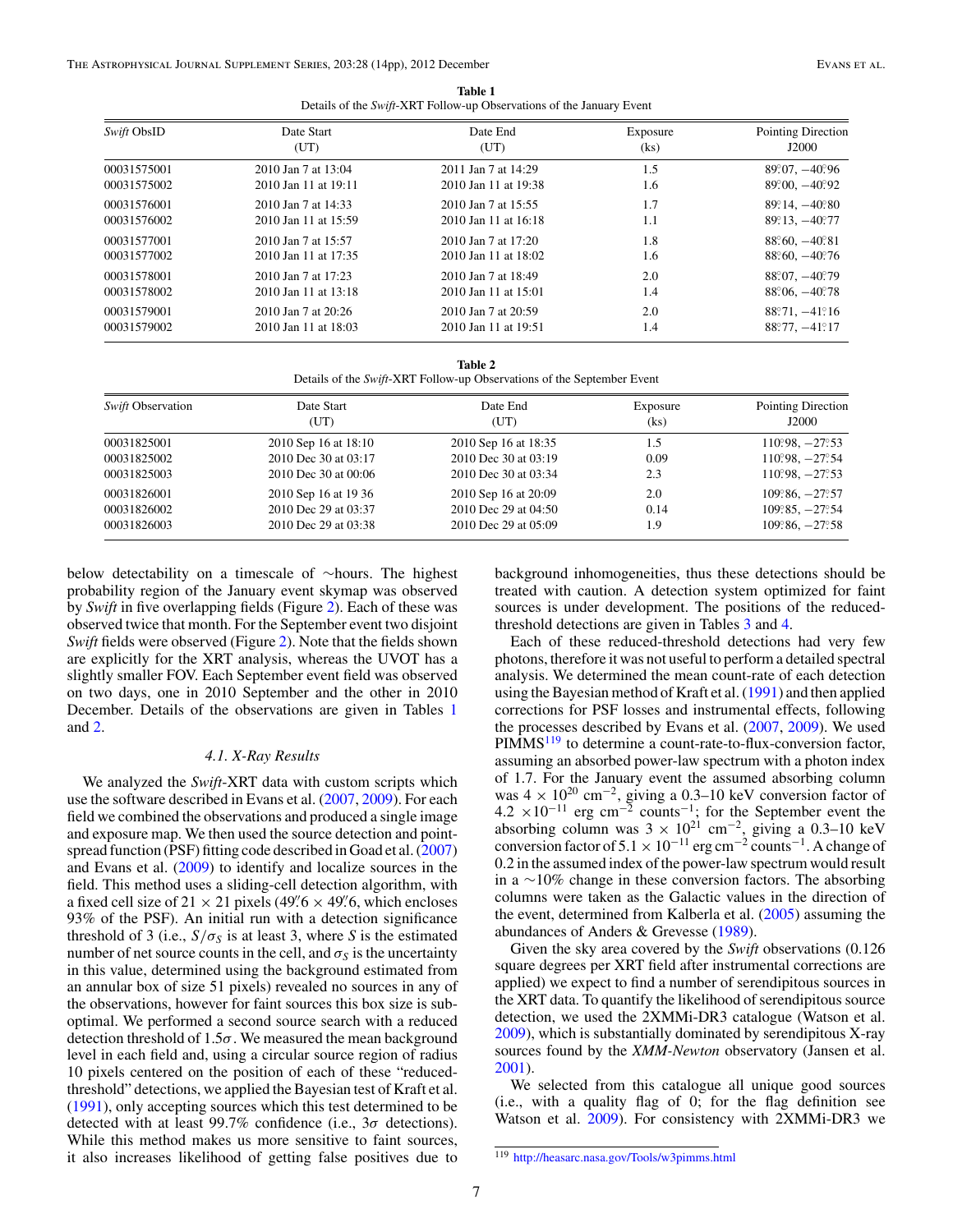| Table 3                                                                  |  |
|--------------------------------------------------------------------------|--|
| The Reduced-threshold Detections in the X-Ray Data for the January Event |  |

<span id="page-9-0"></span>

| Source | Right Ascension (R.A.)<br>(J2000)          | Declination (decl.)<br>(J2000)             | <b>Position Error</b><br>$($ $90\%$ conf.) | Count-rate<br>$(0.3-10 \text{ keV}, \text{ks}^{-1})$ | $N_{\rm s}^{\rm a}$ | Variability <sup>b</sup><br>Significance $(\sigma)$ |
|--------|--------------------------------------------|--------------------------------------------|--------------------------------------------|------------------------------------------------------|---------------------|-----------------------------------------------------|
|        | $0.5^{\rm h}55^{\rm m}1^{\rm s}_{\rm s}00$ | $-40^{\circ}58'00''8$                      | 4.5                                        | $5.9^{+1.5}_{-1.2}$                                  | 0.9                 | 2.05                                                |
| 2      | $05^{\rm h}57^{\rm m}4\rlap{.}^{\rm s}80$  | $-40^{\circ}54'45''4$                      | 4.3                                        | $5.9^{+2.1}_{-1.6}$                                  | 0.9                 | 0.26                                                |
|        | $05^{\rm h}54^{\rm m}12^{\rm s}72$         | $-40^{\circ}44'05\rlap{.}^{\prime\prime}8$ | 4.3                                        | $4.6^{+1.5}_{-1.2}$                                  | 1.3                 | 0.45                                                |
| 4      | $05^{\rm h}54^{\rm m}59^{\rm s}.29$        | $-40^{\circ}54'19''$                       | 4.5                                        | $3.2^{+1.3}_{-1.0}$                                  | 2.4                 | 0.75                                                |
| 5      | $05^{\rm h}51^{\rm m}57^{\rm s}66$         | $-40^{\circ}46'10''9$                      | 5.6                                        | $2.8^{+1.8}_{-1.1}$                                  | 2.9                 | 1.10                                                |
| 6      | $05^{\rm h}51^{\rm m}41^{\rm s}12$         | $-40^{\circ}44'46''$                       | 5.5                                        | $1.4^{+1.1}_{-0.7}$                                  | 7.5                 | 0.74                                                |
|        | $0.5^{\rm h}52^{\rm m}6.29$                | $-40^{\circ}59'14''3$                      | 6.5                                        | $2.3^{+1.2}_{-0.8}$                                  | 3.9                 | 0.91                                                |
| 8      | $05^{\rm h}52^{\rm m}55^{\rm s}88$         | $-40^{\circ}46'14''\,9$                    | 5.2                                        | $2.9^{+1.7}_{-1.2}$                                  | 2.8                 | 2.00                                                |

**Notes.**

<sup>a</sup> *N*<sup>s</sup> is the number of 2XMMi-DR3 sources which are at least as bright as the *Swift* source, which are expected in a single *Swift* field. See the text for details.

<sup>b</sup> The significance of the difference in count-rate between the difference epoch observations.

**Table 4** The Reduced-threshold Detections in the X-Ray Data for the September Event

| Source         | Right Ascension (R.A.)<br>(J2000)          | Declination (decl.)<br>(J2000) | <b>Position Error</b><br>(" 90% Conf.) | Count-rate<br>$(0.3-10 \text{ keV}, \text{ks}^{-1})$ | $N_{\rm s}$ | Variability<br>Significance $(\sigma)$ |
|----------------|--------------------------------------------|--------------------------------|----------------------------------------|------------------------------------------------------|-------------|----------------------------------------|
|                | $07^{\rm h}23^{\rm m}22^{\rm s}99$         | $-27^{\circ}26'10''1$          | 4.4                                    | $2.8_{-0.7}^{+0.9}$                                  | 2.9         | 1.47                                   |
| $\mathfrak{2}$ | $07^{\rm h}23^{\rm m}22^{\rm s}34$         | $-27^{\circ}33'09''.5$         | 4.4                                    | $2.3^{+1.1}_{-0.7}$                                  | 3.9         | 1.09                                   |
| 3              | $07^{\rm h}23^{\rm m}34^{\rm s}43$         | $-27^{\circ}23'32''$ 4         | 5.4                                    | $2.4^{+1.1}_{-0.8}$                                  | 3.7         | 1.47                                   |
| $\overline{4}$ | $07^{\rm h}24^{\rm m}34\rlap{.}^{\rm s}95$ | $-27^{\circ}31'31''1$          | 6.1                                    | $1.8^{+1.2}_{-0.7}$                                  | 5.5         | 1.01                                   |
| 5              | $07^{\rm h}23^{\rm m}53^{\rm s}.50$        | $-27^{\circ}23'06''5$          | 4.4                                    | $0.6^{+0.3}_{-0.2}$                                  | 17          | 1.30                                   |
| 6              | $07^{\rm h}24^{\rm m}27\rlap{.}^{\rm s}89$ | $-27^{\circ}35'40''8$          | 6.5                                    | $2.3^{+1.1}_{-0.7}$                                  | 3.9         | 2.48                                   |
| 7              | $07^{\rm h}23^{\rm m}54^{\rm s}14$         | $-27^{\circ}42'29''.5$         | 6.4                                    | $2.2^{+1.0}_{-0.7}$                                  | 4.2         | 1.20                                   |
| 8              | $07^{\rm h}19^{\rm m}30\rlap{.}^{\rm s}22$ | $-27^{\circ}45'42''5$          | 4.1                                    | $8.8^{+3.4}_{-2.4}$                                  | 0.5         | 0.44                                   |
| 9              | $07^{\rm h}19^{\rm m}37^{\rm s}14$         | $-27^{\circ}33'12''0$          | 5.2                                    | $2.4^{+1.1}_{-0.8}$                                  | 3.7         | 0.60                                   |
| 10             | $07^{\rm h}19^{\rm m}25\rlap{.}^{\rm s}72$ | $-27^{\circ}31'37''.0$         | 5.8                                    | $0.9_{-0.3}^{+0.6}$                                  | 12          | 0.36                                   |
| 11             | $07^{\rm h}19^{\rm m}18^{\rm s}.04$        | $-27^{\circ}25'15''$ 4         | 5.0                                    | $1.7^{+0.9}_{-0.6}$                                  | 5.9         | 0.97                                   |
| 12             | $07^{\rm h}19^{\rm m}41^{\rm s}92$         | $-27^{\circ}39'58''1$          | 5.0                                    | $1.6^{+1.2}_{-0.7}$                                  | 6.4         | 1.02                                   |

convert the 0.3–10 keV XRT count-rates into 0.2–12 keV fluxes, using an absorbed power-law spectrum with a column of  $N_{\text{H}} = 3 \times 10^{20} \text{ cm}^{-2}$  and a power-law photon index  $\Gamma = 1.7$ , as used for 2XMM.<sup>120</sup> For each XRT source we then counted the number of 2XMMi-DR3 sources with values of the 0.2–12 keV flux—as measured with the EPIC MOS-1 camera (Turner et al. [2001\)](#page-15-0) onboard *XMM-Newton*—at least as bright as the source in question. This was then scaled by the ratio of the *Swift*-XRT instantaneous FOV to the 2XMMi-DR3 unique sky coverage area (504 square degrees). This yielded, for each *Swift* source, the number of serendipitous sources  $(N<sub>s</sub>)$  of at least that brightness expected in a single *Swift* FOV. These values, along with the count-rates, are given in Tables 3 and 4. For the January event we expected a total of 7.5 serendipitous sources, compared to our 8 detections; for the September event we expected 17 serendipitous sources, and had 12 detections. The number of serendipitous sources expected will not be a strong function of Galactic latitude at these latitudes (−27<sup>°</sup>.6 for the January event and −6*.* ◦1 for the September event) and flux levels; Galactic source sky densities are comparable to extragalactic values at a flux of around  $5 \times 10^{-14}$  erg cm<sup>-2</sup> s<sup>-1</sup> only at much lower latitudes, see, e.g., Motch et al. [\(2010\)](#page-14-0).

We also performed a variability test on the observed sources, since an EM counterpart to the LIGO–Virgo event may be expected to be fading. To do this we produced a light curve of each source, creating one bin per *Swift* observation ID,<sup>123</sup> and

In preparing for the event collection and *Swift* follow-up, we constructed a utility catalog that would allow us to look up the X-ray history of each field selected for observation in order to help determine if any of the observed sources coincide with known steady-state or variable sources. This X-ray source catalog, which we call  $XGWC$ ,<sup>121</sup> combines public data from the HEASARC Master X-ray Catalog<sup>122</sup> and the GWGC. Upon examination of XGWC*/*HEASARC for known X-ray sources within the observed fields we found two X-ray sources (one of which was observed twice by *Swift*) in the catalog which were within the fields for the January event. Both were of unknown type. These catalog sources are likely to be associated with the reduced-threshold sources 3 and 4 reported in Table 3. The fields that were observed for the September event contained only one XGWC*/*HEASARC source of unknown type. This is likely to be associated with the reduced-threshold source 8 reported in Table 4.

<sup>121</sup> <http://aquarius.elte.hu/XGWC/index.html>

<sup>122</sup> <http://heasarc.gsfc.nasa.gov/W3Browse/all/xray.html>

<sup>120</sup> [http://xmmssc-www.star.le.ac.uk/Catalogue/2XMM/UserGuide\\_](http://xmmssc-www.star.le.ac.uk/Catalogue/2XMM/UserGuide_xmmcat.html#TabECFs) [xmmcat.html#TabECFs](http://xmmssc-www.star.le.ac.uk/Catalogue/2XMM/UserGuide_xmmcat.html#TabECFs)

<sup>123</sup> For the September event we excluded the second observation of each source, since this was very short.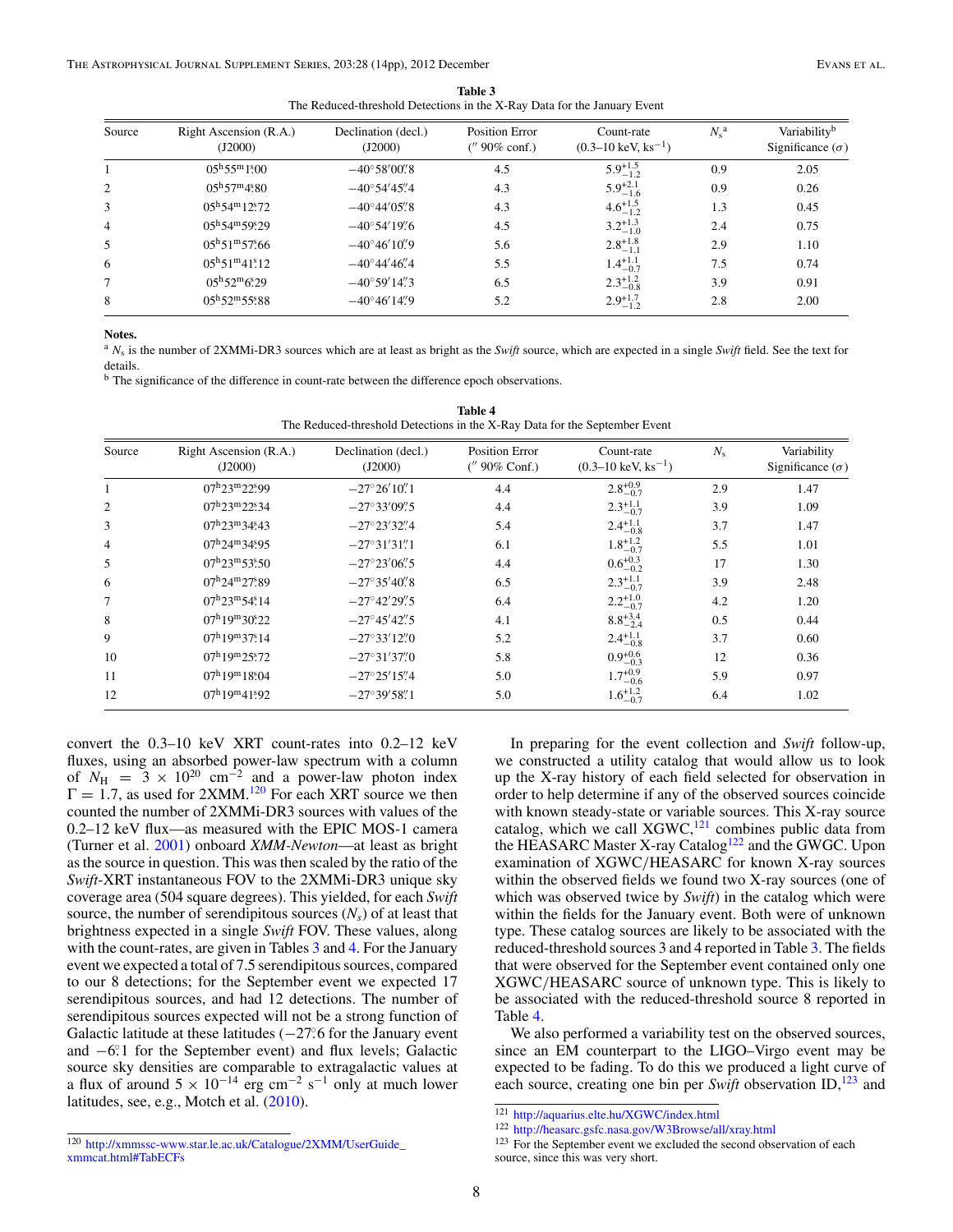<span id="page-10-0"></span>

**Figure 2.** *Swift*-XRT image of the vicinity of the January event (top) and September event (bottom). The large circles show the fields of view of the various pointings. The gray scale denotes relative length of exposure at each location with darker colors indicating longer ones. The horizontal axis denotes right ascension (R.A.) in hours, minutes, and seconds and the vertical axis denotes declination (decl.) in degrees.

determining the count-rate using the Bayesian method (Kraft et al. [1991\)](#page-14-0). The significance of any variability was then found simply by dividing the difference in the two bins by the errors in the two bins, added in quadrature. This is given in Tables [3](#page-9-0) and [4;](#page-9-0) two sources show moderate (between  $2\sigma$  and  $2.5\sigma$ ) evidence for variability (January source 1 and September source 6).

In addition to the observations reported above, a further follow-up observation was performed for the January trigger on 2010 January 30. This observation, ObsID 00031592001, contained 5.4 ks of data, centered at R.A. =  $88^\circ$ . 73, decl. =  $-40^\circ$ . 96, i.e., overlapping heavily with field 00031577. Including the data from this field causes sources 1 and 4 to be registered as abovethreshold detections. For source 4, the count-rate of the final observation was almost identical to the first; inclusion of this result changed the variability significance from 0.75*σ* to 0.04*σ*. For source 1, the addition of these data alters the variability only slightly, from 2.05*σ* to 1.98*σ*.

#### *4.2. Optical and UV Results*

The LIGO–Virgo target fields were observed by the *Swift* UVOT with the clear white filter (160–800 nm) or, if ground analysis indicated that the field contained a star too bright for observation in white, the broadband *u* filter (centered at 346*.*5 nm with full width at half-maximum of 78*.*5 nm) or narrow NUV *uvm*2 filter (centered at 224*.*6 nm with FWHM of 49*.*8 nm).

We first attempted to identify any UVOT counterparts to the X-ray reduced-threshold sources identified in the XRT images, photometering any source within  $5''$  of the XRT position using the standard UVOTSOURCE code and calibrations from Poole et al. [\(2008\)](#page-15-0) and Breeveld et al. [\(2011\)](#page-14-0). The results are listed in Tables [5](#page-11-0) and [6.](#page-11-0) For the January event, XRT reducedthreshold detection 7 fell off the smaller UVOT field and was not measured. UVOT counterpart sources to XRT reduced-threshold detections 1, 2, 3, and 4 were found in at least one epoch. However, they had corresponding sources in the Digital Sky Survey (DSS) and showed no photometric variation beyond the 1*σ*–2*σ* level. No counterparts to XRT reduced-threshold detections 5, 6, and 8 were found in UVOT.

For the September event, XRT reduced-threshold detections 1, 7, and 8 fell outside of the UVOT field. No counterparts to XRT reduced-threshold detections 2, 4, 11, and 12 were found by UVOT. Reduced-threshold detections 3 and 10 were also found by UVOT and correspond to DSS sources. XRT reducedthreshold detections 5, 6, and 9 correspond to very marginal detections in a crowded field and are either very faint objects or spurious detections. The apparent dimming of the UVOT counterpart to source 5 is spurious as this source was on the edge of one UVOT image and only a partial flux could be measured. In short, *no XRT reduced-threshold detection corresponds to either an optical transient or a variable source* for either the January or September event.

We next performed a blind search for variable targets within the field. In this instance, we photometered the entire field using the DAOPHOT (Stetson [1987\)](#page-15-0) PSF photometry program. We photometered all data using a quadratically variable PSF and found photometry and image subtraction to be excellent, provided the PSF was based on stars not near the coincidence-loss limit of the data. Raw photometry was corrected for coincidence loss, exposure time, and large scale sensitivity. The number of detections in each field ranged from 250 to 2800 depending on the Galactic latitude of the field and the exposure time. Of the nearly 6800 sources that were detected in the UVOT data, approximately 5200 are well-measured point-like sources that are not near the coincidence-loss limit off the data. Of these, 11 are not near chip edges or bright stars but show very significant variability  $($ >7 $\sigma$  $)$  between the two epochs. Their coordinates are shown in Table [7.](#page-11-0) Such significant variability is likely to reflect real phenomena, such as active galaxies or variable stars, which are expected to be detected in any deep field. However, none of these variable sources corresponded to any X-ray detections and none show variability beyond a few 0.1 mag, which would be consistent with a tentative classification as normal variable stars or active galaxies. Further monitoring would be needed to determine their nature.

#### *4.3. Summary of EM Findings*

The XRT analysis produced 20 reduced-threshold detections and the UVOT analysis identified nearly 6800 sources in the follow-ups of the two events. However, all observations in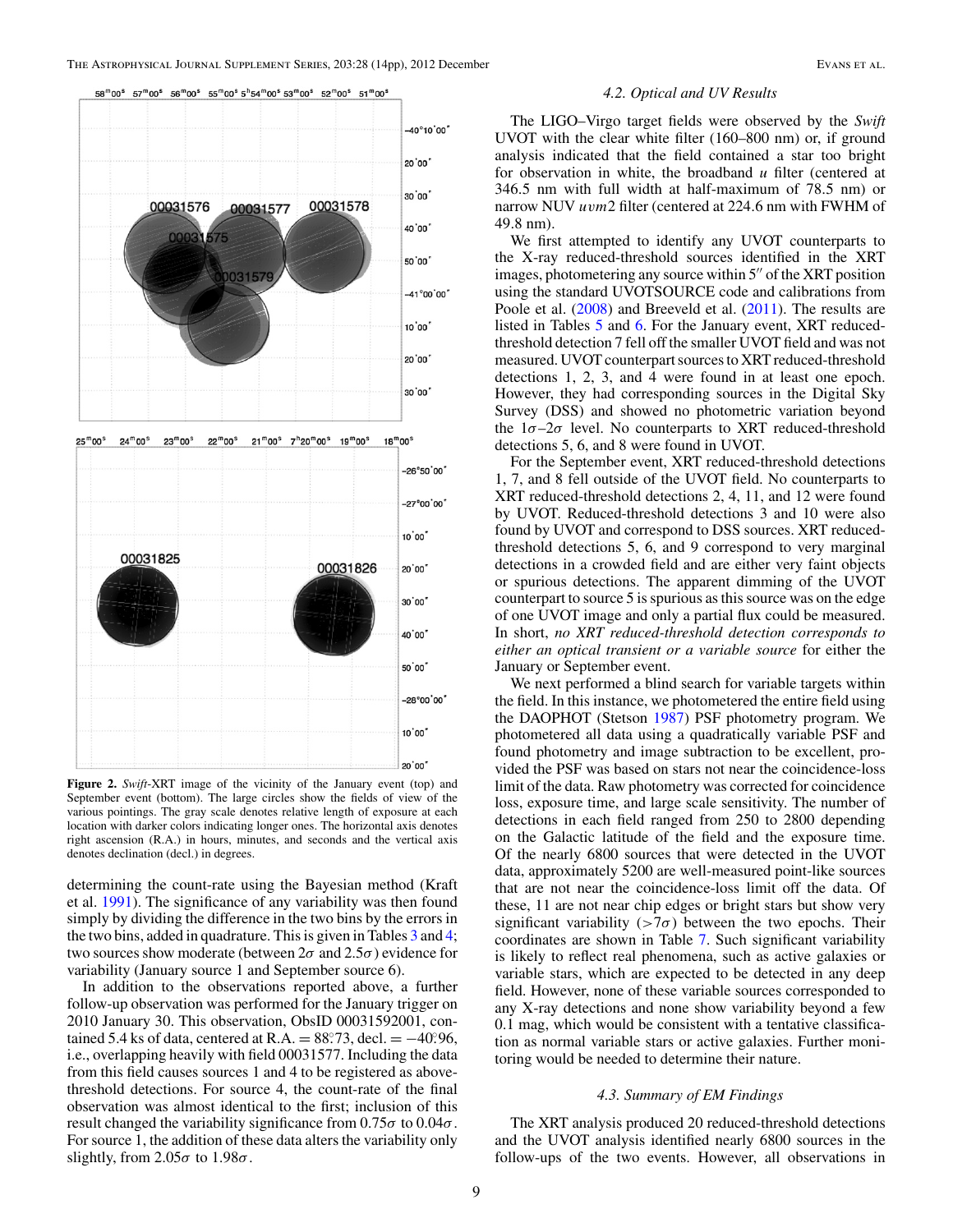<span id="page-11-0"></span>

| UVOT Photometry for XRT Detections in the January Event |                         |                         |                         |                                 |                                 |                         |
|---------------------------------------------------------|-------------------------|-------------------------|-------------------------|---------------------------------|---------------------------------|-------------------------|
| XRT Source No.                                          | 00031576001<br>White    | 00031577001<br>White    | 00031577002<br>White    | 00031578001<br>$\boldsymbol{u}$ | 00031578002<br>$\boldsymbol{u}$ | 00031592001<br>uvw2     |
| 1                                                       | $\cdots$                | $\cdots$                | $\cdots$                | $\cdots$                        | .                               | $19.83 \pm 0.09$        |
| $\overline{c}$                                          | $20.09 \pm 0.06$        | $\cdots$                | $\cdot$ $\cdot$ $\cdot$ | $\cdots$                        | $\cdots$                        | $\cdot$ $\cdot$ $\cdot$ |
| 3                                                       | $\cdots$                | $17.70 \pm 0.04$        | $17.78 \pm 0.04$        | $\cdots$                        | $\cdots$                        | $\cdots$                |
| $\overline{4}$                                          | $\cdots$                | $19.50 \pm 0.06$        | $\cdots$                | $\cdot$                         | $\cdots$                        | $18.36 \pm 0.04$        |
| 5                                                       | $\cdots$                | $\cdots$                | $\cdots$                | >21.53                          | >21.33                          | $\cdots$                |
| 6                                                       | $\cdots$                | $\cdots$                | $\cdots$                | >21.55                          | >21.27                          | $\cdots$                |
| 7                                                       | $\cdot$ $\cdot$ $\cdot$ | $\cdot$ $\cdot$ $\cdot$ | $\cdot$ $\cdot$ $\cdot$ | $\cdots$                        | $\cdots$                        | $\cdots$                |
| 8                                                       | $\cdots$                | $\cdots$                | $\cdots$                | >21.52                          | >21.40                          | $\cdots$                |

**Table 5**

**Notes.** Column headings designate UVOT fields and filters used and table entries are observed magnitudes. No XRT sources fell within the UVOT field of view for observations 00031575001, 00031575002, 00031576002, 00031579001, or 00031579002.

**Table 6**

| UVOT Photometry for XRT Detections in the September Event |                              |                                 |                      |                      |  |  |
|-----------------------------------------------------------|------------------------------|---------------------------------|----------------------|----------------------|--|--|
| XRT Source No.                                            | 00031825001<br>$\mathfrak u$ | 00031825003<br>$\boldsymbol{u}$ | 00031826001<br>White | 00031826003<br>White |  |  |
| 1                                                         | $\cdot$                      | $\cdots$                        | $\cdots$             | $\cdots$             |  |  |
| $\overline{c}$                                            | >20.73                       | >21.21                          | $\cdots$             | $\cdots$             |  |  |
| 3                                                         | $14.11 \pm 0.02$             | $14.11 \pm 0.02$                | $\cdots$             | $\cdots$             |  |  |
| $\overline{4}$                                            | >20.76                       | >21.22                          | $\cdots$             | $\cdots$             |  |  |
| 5                                                         | $19.76 \pm 0.17$             | $20.67 \pm 0.23$                | $\cdots$             | $\cdots$             |  |  |
| 6                                                         | >20.79                       | $21.10 \pm 0.33$                | $\cdots$             | .                    |  |  |
| 7                                                         | $\cdots$                     | .                               | $\cdots$             | .                    |  |  |
| 8                                                         | $\cdots$                     | $\cdots$                        | $\cdots$             | $\cdots$             |  |  |
| 9                                                         | $\cdots$                     | $\cdots$                        | $20.75 \pm 0.36$     | $20.32 \pm 0.12$     |  |  |
| 10                                                        | $\cdots$                     | $\cdots$                        | $18.76 \pm 0.07$     | $18.90 \pm 0.04$     |  |  |
| 11                                                        | $\cdots$                     | $\cdots$                        | >20.79               | $\cdots$             |  |  |
| 12                                                        | $\cdots$                     | $\cdots$                        | >20.84               | >21.65               |  |  |

**Note.** Column headings designate UVOT fields and filters used and table entries are observed magnitudes.

**Table 7** Potential Variable Stars in UVOT Data

| Variable Source No. | Right Ascension (R.A.)<br>(J2000) | Declination (decl.)<br>(J2000) | Filter           | Mag   | $\sigma_M$ | Variability |  |  |
|---------------------|-----------------------------------|--------------------------------|------------------|-------|------------|-------------|--|--|
| V1                  | 05:56:22.06                       | $-40:58:38.3$                  | White            | 19.77 | 0.018      | 8.03        |  |  |
| V <sub>2</sub>      | 05:56:15.71                       | $-40:56:06.8$                  | White            | 20.51 | 0.026      | 9.73        |  |  |
| V <sub>3</sub>      | 05:56:04.51                       | $-40:51:50.3$                  | White            | 20.50 | 0.020      | 7.14        |  |  |
| V4                  | 05:55:54.64                       | $-40:59:55.3$                  | White            | 19.29 | 0.017      | 6.35        |  |  |
| V <sub>5</sub>      | 05:55:43.65                       | $-40:55:51.9$                  | White            | 21.04 | 0.029      | 6.88        |  |  |
| V6                  | 05:55:50.23                       | $-40:45:40.8$                  | White            | 19.38 | 0.063      | 12.10       |  |  |
| V7                  | 05:55:05.25                       | $-41:04:07.9$                  | White            | 16.53 | 0.008      | 14.93       |  |  |
| V8                  | 07:24:20.67                       | $-27:33:36.5$                  | $\boldsymbol{u}$ | 17.26 | 0.013      | 9.67        |  |  |
| V9                  | 07:23:50.86                       | $-27:30:24.8$                  | $\mathfrak u$    | 17.82 | 0.024      | 8.74        |  |  |
| V10                 | 07:23:39.28                       | $-27:25:38.5$                  | $\mathfrak u$    | 19.42 | 0.030      | 7.29        |  |  |
| V11                 | 07:19:08.99                       | $-27:37:35.0$                  | White            | 16.27 | 0.044      | 14.50       |  |  |

X-ray, UV, and optical bands were consistent with expectations for serendipitous sources and no single source displayed significant variability in the XRT or UVOT analyses.

#### 5. COMBINED GW–EM RESULTS

Information from the EM observations associated with a GW candidate event will have to be combined with GW data in order to establish key quantities associated with a combined GW–EM search for transients, like event significance or astrophysical reach. In this section we present a formalism for combining results from such joint observations. For the purpose of its validation we performed simulations using possible models of

GW and EM signals. In the process we verified the overall search procedure and estimated the increase in sensitivity of the search which resulted from the *Swift* follow-up observations. Although this is presented within the context of the LIGO–Virgo–*Swift* search, it can be straightforwardly extended to other joint searches as well.

In the way the search was conducted, a typical joint candidate event is characterized by the strength of the GW signal expressed in terms of the coherent network amplitude *η* which is the detection statistic itself for coherent WaveBurst. This quantity is generally proportional to the signal-to-noise ratio and is described in detail in Klimenko et al. [\(2011\)](#page-14-0) and in Abadie et al. [\(2012b\)](#page-14-0). Joint candidate events are also characterized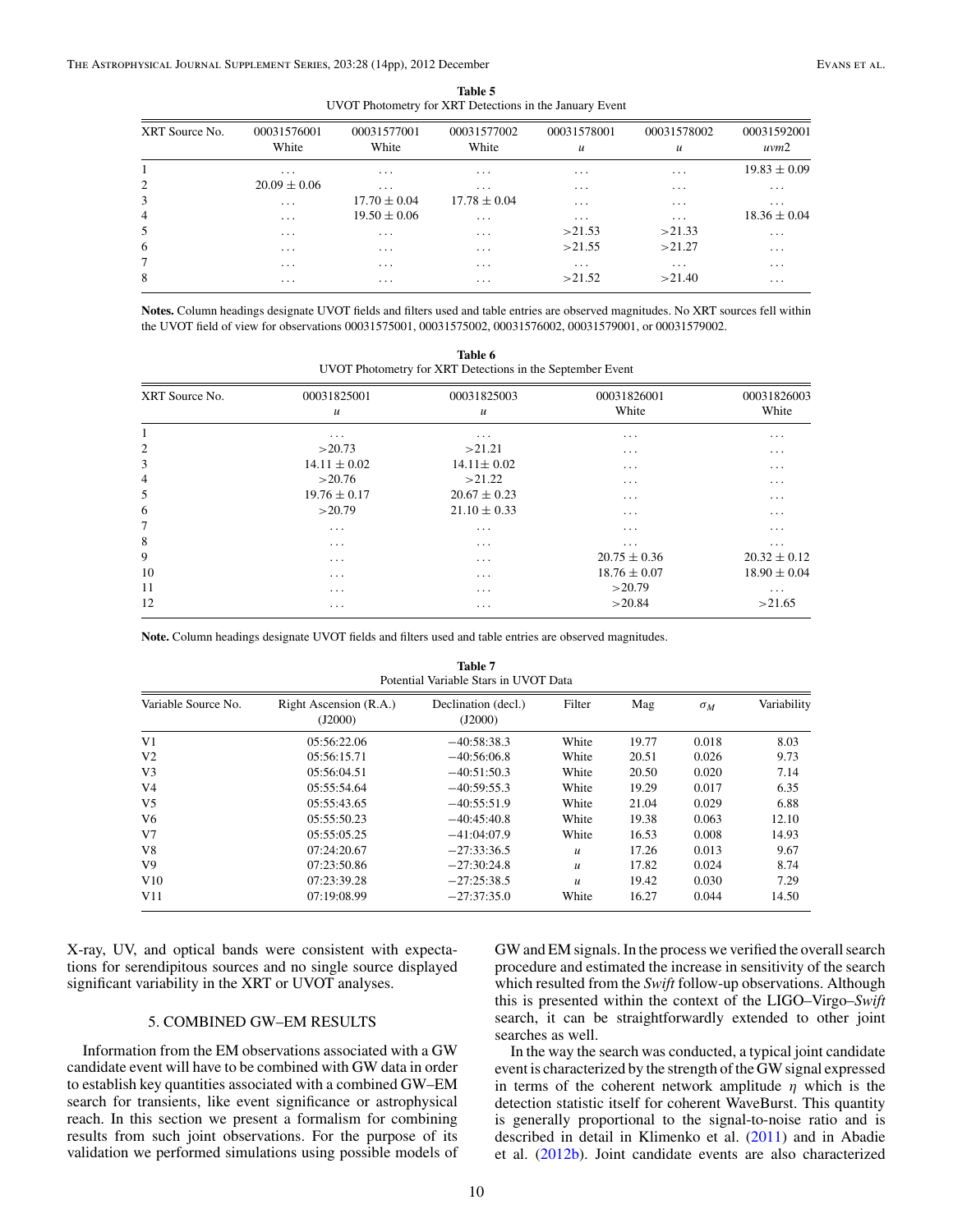<span id="page-12-0"></span>by the measured X-ray flux, *S*, and the sky location of the X-ray source,  $\Omega = [R.A., decl.]$  In addition to these, a skymap, i.e., the probability distribution for the location of a potential GW source,  $p_m(\Omega)$ , is produced and used to select fields for imaging. We define the joint detection statistic for an event as the logarithm of the joint likelihood ratio, sometimes also referred to as the Bayes factor, given by

$$
\Lambda_{\text{joint}}(\eta, S, \Omega) = \Lambda_{\text{GW}}(\eta) \Lambda_{\text{EM}}(S) \Lambda_{\text{cor}}(\Omega). \tag{2}
$$

In the above equation  $\Lambda_{\text{GW}} = p(\eta \mid \text{signal})/p(\eta \mid \text{noise})$  is the likelihood ratio for a GW candidate, measuring its significance.  $\Lambda_{EM}(S) = p_0^{-1}(S)$  is the inverse of the probability density of observing an accidental, serendipitous X-ray source which is not correlated with the GW signal. The remaining term  $\Lambda_{\text{cor}}(\Omega)$  =  $p_m(\Omega)$  is the probability for a GW source to be in the location of the X-ray source, which measures positional correlation between GW and EM signals. Detection statistics based on the likelihood ratio or the Bayes factor construction have been previously suggested and used in the context of searches for GW bursts (Clark et al. [2007;](#page-14-0) Cannon [2008;](#page-14-0) Abadie et al. [2011d\)](#page-14-0) and GWs from compact binary coalescence (Abadie et al. [2010b;](#page-14-0) Biswas et al. [2012\)](#page-14-0). In deriving Equation (2) (see the [Appendix](#page-14-0) for details) we assumed that the dominant background in the EM sector is serendipitous X-ray sources that happen to be within the observed fields by chance. We neglected contributions to this from possible spurious sources—due to, e.g., instrumental artifacts—in the XRT analysis. In order to check if this assumption is justified we estimated from the 2XMMi-DR3 catalogue (Watson et al. [2009\)](#page-15-0) that one expects to find at least one serendipitous source with flux equal or greater than  $5.4 \times 10^{-13}$  erg cm<sup>-2</sup> s<sup>-1</sup> within five *Swift* fields. Visual inspection of the XRT data would identify artifacts at or above this flux level, and they would be excluded from the analysis. No such artifacts were found in the fields analyzed in this paper. We also assumed that inhomogeneities in the distribution of serendipitous sources over the sky are small. As already mentioned, for every LIGO–Virgo candidate event *Swift* was nominally going to observe five  $0.4 \times 0.4$  fields. The way the end-to-end search pipeline was constructed, only the most probable tiles according to the skymap  $p_m(\Omega)$  were observed as *Swift* fields. This resulted in a natural selection bias. As a result, the position correlation term,  $\Lambda_{cor}(\Omega)$ , had a negligible effect in separation of real events from background events. After verifying this through simulations we drop it from the right-hand side of Equation (2), and the final expression for the detection statistic for the joint LIGO–Virgo and *Swift* search becomes

$$
\rho_{\text{joint}}(\eta, S) = \rho_{\text{GW}}(\eta) + \rho_{\text{EM}}(S),\tag{3}
$$

where  $\rho_{GW}(\eta)$  and  $\rho_{EM}(S)$  are logarithms of  $\Lambda_{GW}(\eta)$  and  $\Lambda_{EM}(S)$ , respectively.

We simulated the search by processing a population of model GW signals which were paired with plausible X-ray fluxes. The set of GW injections was the same with the one used previously (Abadie et al. [2012a\)](#page-14-0) for methodological studies of joint GW–EM observations. These injections sampled the known galaxies within 50 Mpc according to the GWGC and were weighted to reflect each galaxy's blue light luminosity. Their intrinsic strength (at the source) spanned ad hoc standard candle values over three orders of magnitude. For the purpose of this analysis and to approximate a more realistic distribution of events that are relatively close to our detection threshold, we imposed that they fall below detectability, which implies

 $\eta \leq 3.5$ , at distances outside the 50 Mpc range. For the lowlatency search in 2009–2010, 3.5 was the typical threshold value for  $\eta$ . Translating this value into strain at the detector and ultimately at the source depends mildly on the waveform morphology and polarization state of the GW burst and rather strongly on the frequency content of it (Abadie et al. [2012b\)](#page-14-0). In order to set the scale, at 50% detection efficiency during the 2009–2010 run and for GW bursts with energy content near 150Hz this value of *η* corresponds to an isotropic energy at the level of  $5.6 \times 10^{-2} M_{\odot}c^2$  emitted in GWs from a hypothetical source at the Virgo Cluster (16 Mpc; Abadie et al. [2012b\)](#page-14-0).

All such simulated events were added to LIGO and Virgo data and analyzed as in the actual search. We used these simulated GW signals to compute the coherent network amplitude, *η*, and its probability distribution, *p*(*η*|signal), which is needed for calculation of the joint statistic in Equations (2) and (3). Models for X-ray counterparts were based on GRB afterglows observed by *Swift*. In order to set the scale of possible X-ray fluxes for counterparts, we considered several short hard GRBs and some bright and dim long GRBs (Zhang et al. [2009\)](#page-15-0). The host galaxies of all selected GRBs had *z <* 1. We sampled the observed X-ray afterglow light curves for the observed GRBs at different time lags ( $\sim$ 10<sup>4</sup> s, 10<sup>5</sup> s, 10<sup>6</sup> s) relative to the time of arrival of the burst. For a possible X-ray counterpart to GWs from a source at 50 Mpc away this analysis gave us a wide range of flux values,  $S_{50 \text{ Mpc}}$ , from  $10^{-14}$  erg s<sup>-1</sup> cm<sup>-2</sup> to  $10^{-8}$  erg s<sup>-1</sup> cm<sup>-2</sup>. In the absence of any other guidance, we performed simulations for each order of magnitude in that range. For a given  $S_{50 \text{ Mpc}}$ every GW signal was paired up with a corresponding X-ray flux, which was scaled up (as it was positioned anywhere within the 50 Mpc range) according to the distance to the source.

Computation of the joint detection statistic, Equation (3), also requires estimates of the background noise in GW detectors and flux distribution of serendipitous X-ray sources. Background noise in GW detectors is dominated by high amplitude instrumental artifacts. It is typically estimated by time-shifting data from one detector with respect to the other. In our simulations we used estimates for background noise from the coherent Wave-Burst search for GW bursts with LIGO and Virgo in their 2010 science run (Abadie et al. [2012b\)](#page-14-0). In the EM sector, on the other hand, serendipitous X-ray sources observed in coincidence with a GW signal are the main source of false alarms. As in assessing the background in the XRT analysis we presented in Section [4.1,](#page-8-0) we used also here the 2XMMi-DR3 catalogue (Watson et al. [2009\)](#page-15-0) of serendipitous sources for the estimation of the flux distribution for such sources. For both types of backgrounds we fitted analytical models to the data and computed *p*(*η*|noise) and  $p_0^{-1}(S)$  appearing in the definition of the joint likelihood ratio in Equation (2).

For each simulated GW signal complemented by an X-ray counterpart of a given flux, the last step of the analysis involved the calculation of the joint detection statistic  $\rho_{\text{joint}}$ as given by Equation  $(3)$ . Using estimates for the GW and X-ray backgrounds, the false alarm probability (FAP) of observing a background event with joint statistic  $\rho'_{joint} \ge \rho_{joint}$  in a month long search was computed. This defined the significance of the observed event. Figure [3](#page-13-0) shows the efficiency in detecting these simulated GW–EM signals as a function of FAP,  $P_0$ , in a joint LIGO–Virgo-*Swift* search using five or ten *Swift* fields and for a wide range of X-ray counterpart fluxes. The efficiency is defined as the fraction of simulated signals with FAP,  $P'_0 \le P_0$ . For comparison, we also plot the efficiency curve for the GW only search which does not use any (*Swift*) EM follow-up.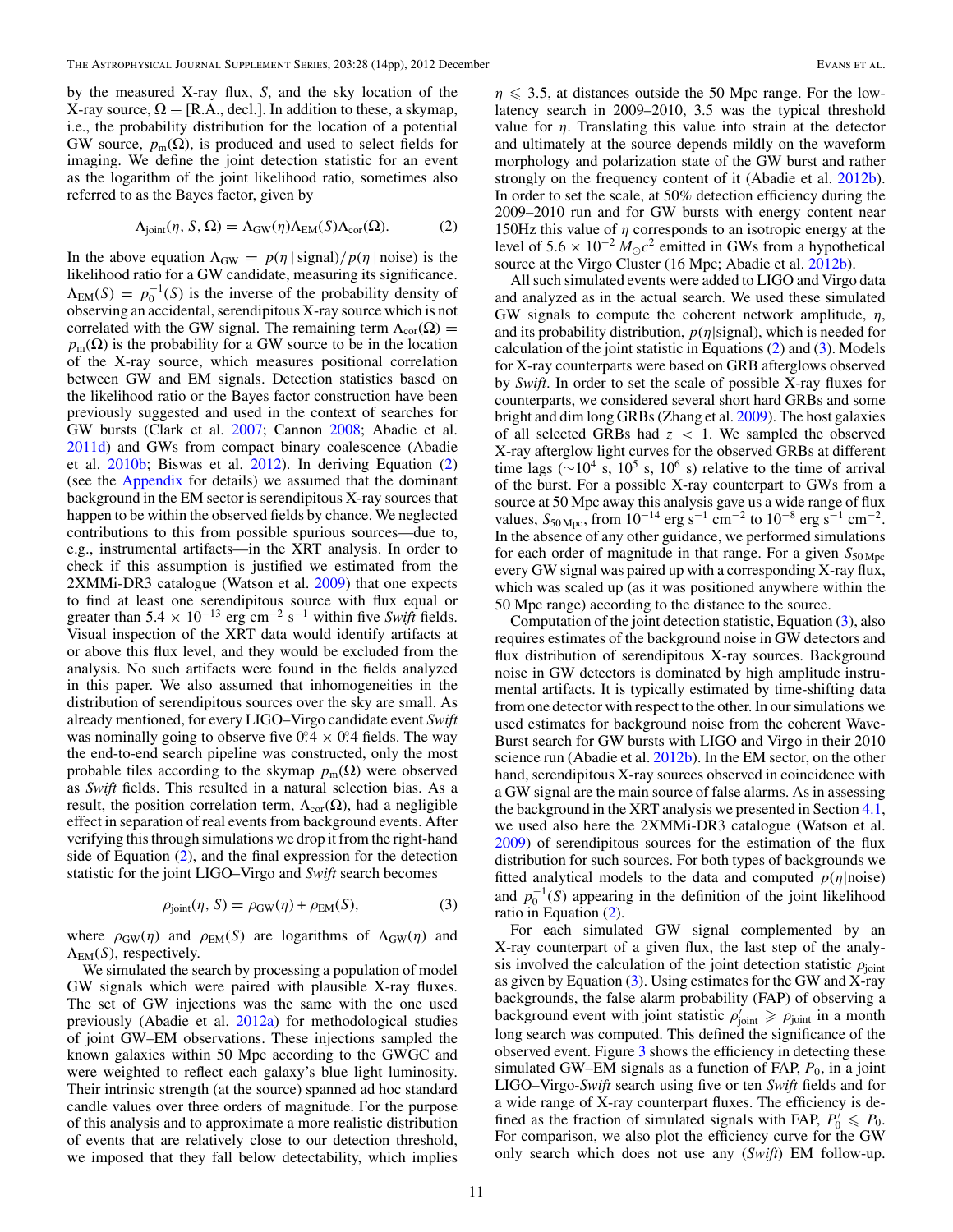<span id="page-13-0"></span>

Figure 3. Efficiency as a function of false alarm probability for the joint LIGO–Virgo and *Swift* search. The solid (dotted) curves represent performance of the joint search with five (ten) fields observed by *Swift* for various values of the flux of an X-ray counterpart (in units of erg s<sup>-1</sup> cm<sup>-2</sup>) at a distance of 50 Mpc, *S*50 Mpc. The dashed line is the curve for the GW only search.

In the rare-event region below FAP of 10−<sup>4</sup> (i.e., corresponding to below ∼4*σ* for the case of Gaussian statistics) one can see how at fixed event significance the efficiency can improve by a significant factor depending on the associated EM flux that is measured. As expected, the gain increases with the brightness of the X-ray counterpart. It reaches a saturation point at which roughly one-third and one-half, respectively, of the signals are detected in the searches with five and ten fields observed by *Swift*. This is determined by the number of signals for which their true location overlapped with the five (or ten) most significant tiles of the skymap. Only these signals were observed by *Swift*. The rest of the signals were "missed" in the followup and therefore did not benefit from it. Observing more fields with *Swift* increases the chances of locating the X-ray counterpart, but at the same time has the negative effect of increasing chances of accidental detection of serendipitous X-ray sources (background). Figure  $3$  shows that the net gain is noteworthy if ten instead of five fields were observed by *Swift*. In general, an XRT with a wide FOV would be optimal for the purpose of the joint search. We should note though that for such a telescope the position correlation term,  $\Lambda_{\text{cor}}(\Omega)$ , in the joint likelihood ratio Equation [\(2\)](#page-12-0) may become important and should be included in the analysis.

#### 6. SUMMARY AND DISCUSSION

During two periods in late 2009 and 2010 the LIGO–Virgo GW interferometric network sent out low-latency candidate GW events to partner observatories for rapid follow-ups in various EM bands. Two such events were followed up as ToOs by *Swift*. One of the events followed up by *Swift* was ultimately revealed to be a blind injection artificially inserted into the data as a test of the system (Abadie et al. [2011c\)](#page-14-0) and the other was a reduced-threshold test event (Abadie et al. [2011b,](#page-14-0) [2012b\)](#page-14-0). Prompt analysis of both the XRT and UVOT data obtained from the seven total fields observed showed results consistent

with expectations for serendipitous sources. Given the lack of EM candidates standing out above background, these particular observations do not increase our confidence in the validity of the GW transients as established by the GW detectors alone.

Combining GW and EM astronomy will be pivotal in maximizing the science in the advanced detector era of gravitational interferometers; it may not only increase our confidence in the detection of GWs but also complete our understanding of the astrophysics of the observed systems (Bloom et al. [2009;](#page-14-0) Phinney [2009;](#page-14-0) Stamatikos et al. [2009;](#page-15-0) Metzger & Berger [2012\)](#page-14-0). Our prototype observing program and end-to-end analysis has been the first step in joint X-ray and GW observations. We demonstrated their feasibility and the considerable added value joint observations bring. Improvements to these will continue to be made in the future on both the EM and GW side. The relatively narrow FOV of instruments such as *Swift* with respect to the limited pointing resolution abilities of GW interferometers makes identifying the position of the source on the sky non-trivial. A possible fourth detector site in India, Japan, or elsewhere and continued refinements in source localization algorithms are likely to reduce the sky-position error area. On the EM side, a more highly optimized faint source detection scheme for XRT transients might yield improvement in EM sensitivity. In late 2011 *Swift* implemented onboard software changes to allow automatic scheduling sequences of partially overlapping XRT FOV exposures in response to ToO observation requests for targets with position uncertainties larger than the FOV—this will assist the follow-up of GW targets. A significant role will also be played by prompt follow-up campaigns in the optical band that may provide rapid sub-degree source localizations. Such localizations may facilitate the subsequent follow-up with narrow FOV instruments including *Swift*, thus significantly improving the chances of capturing the X-ray signatures of GW sources.

In order to carry out multimessenger astrophysics with GWs, it will be extremely important to have *Swift* and*/*or *Swift*-like satellites capable of rapid pointing, multi-wavelength observations and of as wide an FOV as possible operating concurrently with the advanced GW detector network later in this decade. Maximizing the science from GW astronomy will require sensitive partner instruments all across the EM spectrum. The successful completion of this end-to-end program of EM follow-ups by *Swift* and other observatories during the most recent science runs of the LIGO–Virgo network provides confidence that such joint observations will be both technically feasible and scientifically valuable endeavors in the future.

The authors gratefully acknowledge the support of the United States National Science Foundation for the construction and operation of the LIGO Laboratory, the Science and Technology Facilities Council of the United Kingdom, the Max-Planck-Society, and the State of Niedersachsen*/*Germany for support of the construction and operation of the GEO600 detector, and the Italian Istituto Nazionale di Fisica Nucleare and the French Centre National de la Recherche Scientifique for the construction and operation of the Virgo detector. The authors also gratefully acknowledge the support of the research by these agencies and by the Australian Research Council, the International Science Linkages program of the Commonwealth of Australia, the Council of Scientific and Industrial Research of India, the Istituto Nazionale di Fisica Nucleare of Italy, the Spanish Ministerio de Economía y Competitividad, the Conselleria d'Economia Hisenda i Innovació of the Govern de les Illes Balears, the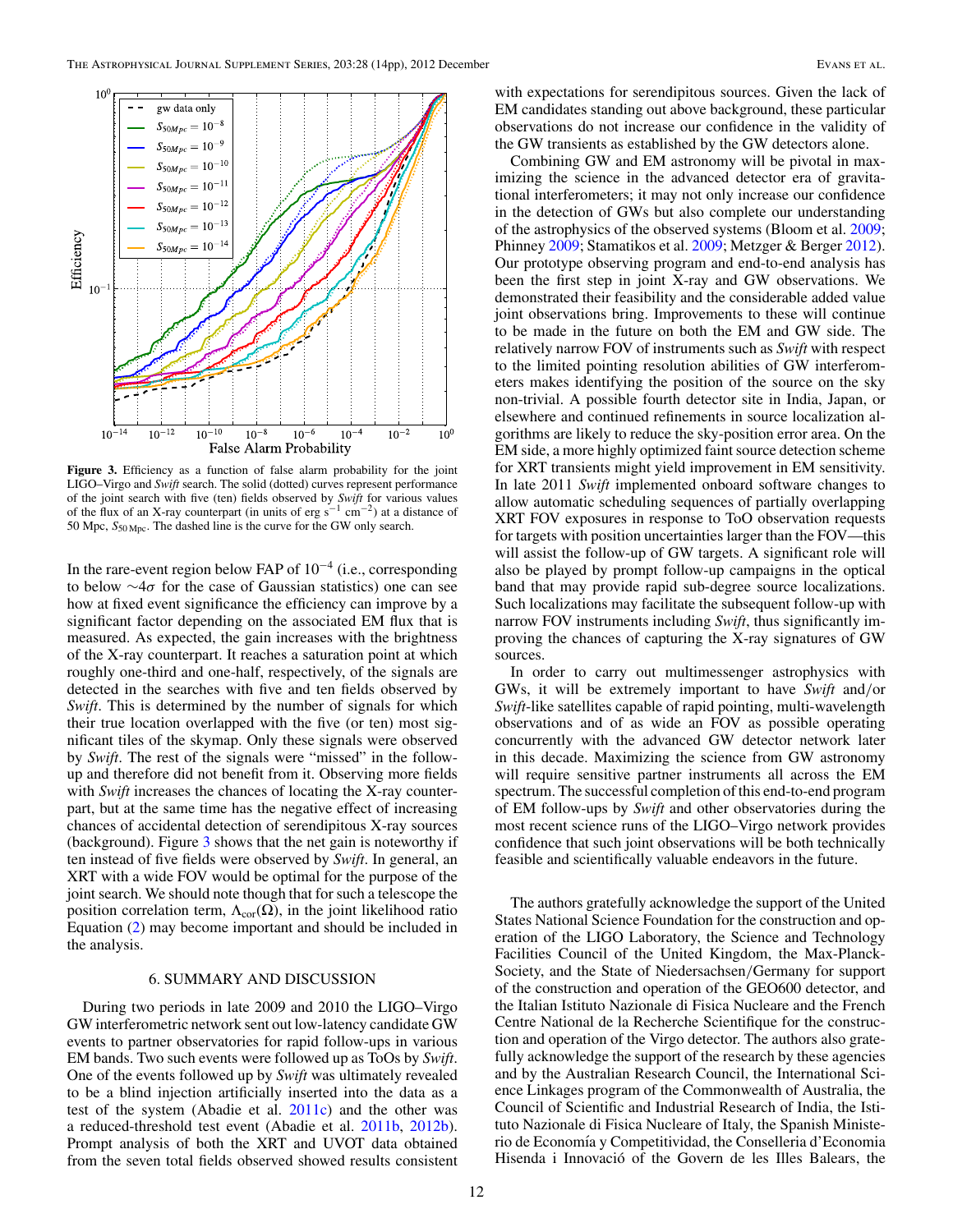<span id="page-14-0"></span>Foundation for Fundamental Research on Matter supported by the Netherlands Organisation for Scientific Research, the Polish Ministry of Science and Higher Education, the FOCUS Programme of Foundation for Polish Science, the Royal Society, the Scottish Funding Council, the Scottish Universities Physics Alliance, The National Aeronautics and Space Administration, the Carnegie Trust, the Leverhulme Trust, the David and Lucile Packard Foundation, the Research Corporation, and the Alfred P. Sloan Foundation. This work was also partially supported through a NASA grant*/*cooperative agreement number NNX09AL61G to the Massachusetts Institute of Technology. P. Evans and J. P. Osborne acknowledge financial support from the UK Space Agency.

#### APPENDIX

#### DERIVATION OF THE JOINT LIKELIHOOD RATIO

In this section we derive from first principles equation (2) that we used in Section  $5$  in order to establish the detection statistic of the joint GW–EM search. Using Bayes' theorem, the probability skymap for a potential GW source,  $p_m(\Omega)$ , can be written as

$$
p_{\rm m}(\Omega \mid \eta, \text{signal}) = \frac{p(\eta \mid \Omega, \text{signal})p(\Omega \mid \text{signal})}{p(\eta \mid \text{signal})}, \qquad (A1)
$$

where  $p(\eta | \Omega$ , signal) and  $p(\eta |$  signal) are the conditional probabilities to measure a GW signal with coherent network amplitude  $\eta$  in the case of a source located at  $\Omega$  and a source with unknown location, respectively;  $p(\Omega | signal)$  is the prior probability distribution for source location, which in this search is determined by the distribution of galaxies in the GWGC catalog and distance weighting, see Equation [\(1\)](#page-7-0). The joint likelihood ratio is defined as

$$
\Lambda_{\text{joint}}(\eta, S, \Omega) = \frac{p(\eta, S, \Omega \text{ signal})}{p(\eta, S, \Omega \text{ | noise})} \n= \frac{\int p(\eta \mid \Omega', \text{signal}) p(S, \Omega \mid S', \Omega', \text{signal}) p(\Omega' \mid \text{signal}) p(S' \mid \text{signal}) d\Omega' dS'}{p(\eta \mid \text{noise}) p_0(S)}
$$
\n(A2)

where  $p_0(S)$  is the probability density of observing an accidental, serendipitous X-ray source that is not correlated with the GW signal, and we introduce  $p(S, \Omega | S', \Omega', \text{signal})$ , the probability distribution of flux, *S*, and X-ray source location,  $Ω$ , as measured by *Swift* for a source whose true flux at the detector and location are *S'* and  $\Omega'$ , respectively;  $p(S' | signal)$  is the prior probability distribution for the flux of an X-ray counterpart to the GW signal. Integration in the numerator is performed over all possible values of flux and sky locations. Note that, although we assume the strength of the GW signal to be uncorrelated with the flux of the X-ray counterpart, we demand that both types of signals originate from the same sky position,  $\Omega'$ . This enforces correlation between measured locations of GW and its X-ray counterpart.

Using Equation  $(A1)$  we can express the joint likelihood ratio in terms of the skymap,  $p_m(\Omega)$ , and GW likelihood ratio,  $\Lambda_{\text{GW}}(\eta) = p(\eta \mid \text{signal})/p(\eta \mid \text{noise})$ :

$$
\Delta_{\text{joint}}(\eta, S, \Omega) = \Delta_{\text{GW}}(\eta)
$$
  
 
$$
\times \frac{\int p_{\text{m}}(\Omega')p(S, \Omega \mid S', \Omega', \text{signal})p(S' \mid \text{signal}) d\Omega' dS'}{p_0(S)}.
$$

This expression can be simplified further by postulat- $\int_{\mathcal{S}} p(S, \Omega | S', \Omega', \text{signal}) = \delta(S - S')\delta(\Omega - \Omega')$  and  $p(S' | signal) = 1$ ,

$$
\Lambda_{\text{joint}}(\eta, S, \Omega) = \Lambda_{\text{GW}}(\eta) \frac{p_{\text{m}}(\Omega)}{p_0(S)}.
$$
 (A4)

Defining  $\Lambda_{EM}(S) = p_0^{-1}(S)$  and  $\Lambda_{cor}(\Omega) = p_m(\Omega)$ , we arrive at the form for the joint likelihood ratio given in Equation [\(2\)](#page-12-0). We stress that the particular form of  $\Lambda_{EM}(S)$  and  $\Lambda_{cor}(\Omega)$  is a consequence of the simplifying assumptions about *Swift*'s ability to measure the flux and location of an X-ray source that are justified in Section [5.](#page-11-0) In general, these quantities are going to be non-trivial ratios of likelihoods estimating odds of an X-ray candidate source to be a counterpart to GW based on its brightness and location.

#### REFERENCES

- Abadie, J., Abbott, B. P., Abbott, R., et al. 2010a, [Class. Quant. Grav.,](http://dx.doi.org/10.1088/0264-9381/27/17/173001) [27, 173001](http://adsabs.harvard.edu/abs/2010CQGra..27q3001A)
- Abadie, J., Abbott, B. P., Abbott, R., et al. 2010b, [Phys. Rev. D,](http://dx.doi.org/10.1103/PhysRevD.82.102001) [82, 102001](http://adsabs.harvard.edu/abs/2010PhRvD..82j2001A)
- Abadie, J., Abbott, B. P., Abbott, R., et al. 2011a, [A&A,](http://dx.doi.org/10.1051/0004-6361/201218860) [541, A155](http://adsabs.harvard.edu/abs/2012A&A...541A.155A)
- Abadie, J., Abbott, B. P., Abbott, R., et al. 2011b, [Phys. Rev. D,](http://dx.doi.org/10.1103/PhysRevD.85.082002) [85, 082002](http://adsabs.harvard.edu/abs/2012PhRvD..85h2002A)
- Abadie, J., Abbott, B. P., Abbott, R., et al. 2011c, [http://www.ligo.org/news/](http://www.ligo.org/news/blind-injection.php) [blind-injection.php](http://www.ligo.org/news/blind-injection.php)
- Abadie, J., Abbott, B. P., Abbott, R., et al. 2011d, [Phys. Rev. D,](http://dx.doi.org/10.1103/PhysRevD.83.042001) [83, 042001](http://adsabs.harvard.edu/abs/2011PhRvD..83d2001A)
- Abadie, J., Abbott, B. P., Abbott, R., et al. 2012a, [A&A,](http://dx.doi.org/10.1051/0004-6361/201118219) [539, A124](http://adsabs.harvard.edu/abs/2012A&A...539A.124A)
- Abadie, J., Abbott, B. P., Abbott, R., et al. 2012b, [Phys. Rev. D,](http://dx.doi.org/10.1103/PhysRevD.85.122007) [85, 122007](http://adsabs.harvard.edu/abs/2012PhRvD..85l2007A)
- Abbott, B. P., Abbott, R., Adhikari, R., et al. 2009, [Rep. Prog. Phys.,](http://dx.doi.org/10.1088/0034-4885/72/7/076901) [72,](http://adsabs.harvard.edu/abs/2009RPPh...72g6901A) [076901](http://adsabs.harvard.edu/abs/2009RPPh...72g6901A)
- Accadia, T., Acernese, F., Alshourbagy, M., et al. 2012, [J. Instrum.,](http://dx.doi.org/10.1088/1748-0221/7/03/P03012) 7, P03012
- Anders, E., & Grevesse, N. 1989, [Geochim. Cosmochim. Acta,](http://dx.doi.org/10.1016/0016-7037(89)90286-X) [53, 197](http://adsabs.harvard.edu/abs/1989GeCoA..53..197A)
- Barthelmy, S. D., Barbier, L. M., Cummings, J. R., et al. 2005, [Space Sci. Rev.,](http://dx.doi.org/10.1007/s11214-005-5096-3) [120, 143](http://adsabs.harvard.edu/abs/2005SSRv..120..143B)
- Berger, E. 2009, [ApJ,](http://dx.doi.org/10.1088/0004-637X/690/1/231) [690, 231](http://adsabs.harvard.edu/abs/2009ApJ...690..231B)
- Berger, E. 2011, [New Astron. Rev.,](http://dx.doi.org/10.1016/j.newar.2010.10.001) [55, 1](http://adsabs.harvard.edu/abs/2011NewAR..55....1B)
- Berger, E., Price, P. A., Cenko, S. B., et al. 2005, [Nature,](http://dx.doi.org/10.1038/nature04238) [438, 988](http://adsabs.harvard.edu/abs/2005Natur.438..988B)
- Biswas, R., Brady, P. R., Burguet-Castell, J., et al. 2012, [Phys. Rev. D,](http://dx.doi.org/10.1103/PhysRevD.85.122008) [85,](http://adsabs.harvard.edu/abs/2012PhRvD..85l2008B) [122008](http://adsabs.harvard.edu/abs/2012PhRvD..85l2008B)
- Bloom, J. S., Holz, D. E., Hughes, S. A., et al. 2009, arXiv[:0902.1527](http://www.arxiv.org/abs/0902.1527)
- Bloom, J. S., Kulkarni, S. R., Djorgovski, S. G., et al. 1999, [Nature,](http://dx.doi.org/10.1038/46744) [401, 453](http://adsabs.harvard.edu/abs/1999Natur.401..453B)
- Breeveld, A. A., Landsman, W., Holland, S. T., et al. 2011, in AIP Conf. Proc. 1358, Gamma Ray Bursts 2010, ed. J. E. McEnery, J. L. Racusin, & N. Gehrels (Melville, NY: AIP), [373](http://adsabs.harvard.edu/abs/2011AIPC.1358..373B)
- Burrows, D. N., Hill, J. E., Nousek, J. A., et al. 2005, [Space Sci. Rev.,](http://dx.doi.org/10.1007/s11214-005-5097-2) [120, 165](http://adsabs.harvard.edu/abs/2005SSRv..120..165B) Cannon, K. 2008, [Class. Quantum Grav.,](http://dx.doi.org/10.1088/0264-9381/25/10/105024) [25, 105024](http://adsabs.harvard.edu/abs/2008CQGra..25j5024C)
- Clark, J., Heng, I. S., Pitkin, M., & Woan, G. 2007, [Phys. Rev. D,](http://dx.doi.org/10.1103/PhysRevD.76.043003) [76, 043003](http://adsabs.harvard.edu/abs/2007PhRvD..76d3003C) Corsi, A., & Mészáros, P. 2009, [ApJ,](http://dx.doi.org/10.1088/0004-637X/702/2/1171) [702, 1171](http://adsabs.harvard.edu/abs/2009ApJ...702.1171C)
- Evans, P. A., Beardmore, A. P., Page, K. L., et al. 2007, [A&A,](http://dx.doi.org/10.1051/0004-6361:20077530) [469, 379](http://adsabs.harvard.edu/abs/2007A&A...469..379E)
- Evans, P. A., Beardmore, A. P., Page, K. L., et al. 2009, [MNRAS,](http://dx.doi.org/10.1111/j.1365-2966.2009.14913.x) [397, 1177](http://adsabs.harvard.edu/abs/2009MNRAS.397.1177E)
- Fryer, C. L., Holz, D. E., & Hughes, S. A. 2002, [ApJ,](http://dx.doi.org/10.1086/324034) [565, 430](http://adsabs.harvard.edu/abs/2002ApJ...565..430F)
- Gehrels, N., Chincarini, G., Giommi, P., et al. 2004, [ApJ,](http://dx.doi.org/10.1086/422091) [611, 1005](http://adsabs.harvard.edu/abs/2004ApJ...611.1005G)
- Gehrels, N., Sarazin, C. L., O'Brien, P. T., et al. 2005, [Nature,](http://dx.doi.org/10.1038/nature04142) [437, 851](http://adsabs.harvard.edu/abs/2005Natur.437..851G)
- Goad, M. R., Tyler, L. G., Beardmore, A. P., et al. 2007, [A&A,](http://dx.doi.org/10.1051/0004-6361:20078436) [476, 1401](http://adsabs.harvard.edu/abs/2007A&A...476.1401G)
- Jansen, F., Lumb, D., Altieri, B., et al. 2001, [A&A,](http://dx.doi.org/10.1051/0004-6361:20000036) [365, L1](http://adsabs.harvard.edu/abs/2001A&A...365L...1J)
- Kalberla, P. M. W., Burton, W. B., Hartmann, D., et al. 2005, [A&A,](http://dx.doi.org/10.1051/0004-6361:20041864) [440, 775](http://adsabs.harvard.edu/abs/2005A&A...440..775K) Klimenko, S., Vedovato, G., Drago, M., et al. 2011, [Phys. Rev. D,](http://dx.doi.org/10.1103/PhysRevD.83.102001) [83, 102001](http://adsabs.harvard.edu/abs/2011PhRvD..83j2001K) Kochanek, C. S., & Piran, T. 1993, [ApJ,](http://dx.doi.org/10.1086/187083) [417, L17](http://adsabs.harvard.edu/abs/1993ApJ...417L..17K)
- Kopparapu, R., Hanna, C., Kalogera, V., et al. 2008, [ApJ,](http://dx.doi.org/10.1086/527348) [675, 1459](http://adsabs.harvard.edu/abs/2008ApJ...675.1459K)
- Kraft, R. P., Burrows, D. N., Nousek, J. A., et al. 1991, [ApJ,](http://dx.doi.org/10.1086/170124) [374, 344](http://adsabs.harvard.edu/abs/1991ApJ...374..344K)
- Kulkarni, S. R., Frail, D. A., Wieringa, M. H., et al. 1998, [Nature,](http://dx.doi.org/10.1038/27139) [395, 663](http://adsabs.harvard.edu/abs/1998Natur.395..663K) Matheson, T., Garnavich, P. M., Stanek, K. Z., et al. 2003, [ApJ,](http://dx.doi.org/10.1086/379228) [599, 394](http://adsabs.harvard.edu/abs/2003ApJ...599..394M)
- Mészáros, P. 2006, [Rep. Prog. Phys.,](http://dx.doi.org/10.1088/0034-4885/69/8/R01) 69, 2259
- Metzger, B. D., & Berger, E. 2012, [ApJ,](http://dx.doi.org/10.1088/0004-637X/746/1/48) [746, 48](http://adsabs.harvard.edu/abs/2012ApJ...746...48M)
- Metzger, B. D., Martinez-Pinedo, G., Darbha, S., et al. 2010, [MNRAS,](http://dx.doi.org/10.1111/j.1365-2966.2010.16864.x) [406, 2650](http://adsabs.harvard.edu/abs/2010MNRAS.406.2650M)
- Motch, C., Warwick, R., Cropper, M. S., et al. 2010, [A&A,](http://dx.doi.org/10.1051/0004-6361/200913570) [523, A92](http://adsabs.harvard.edu/abs/2010A&A...523A..92M)
- Nakar, E. 2007, [Phys. Rep.,](http://dx.doi.org/10.1016/j.physrep.2007.02.005) [442, 166](http://adsabs.harvard.edu/abs/2007PhR...442..166N)
- Nuttall, L., & Sutton, P. J. 2010, [Phys. Rev. D,](http://dx.doi.org/10.1103/PhysRevD.82.102002) [82, 102002](http://adsabs.harvard.edu/abs/2010PhRvD..82j2002N)
- Phinney, E. S. 1991, [ApJ,](http://dx.doi.org/10.1086/186163) [380, L17](http://adsabs.harvard.edu/abs/1991ApJ...380L..17P)
- Phinney, E. S. 2009, Astro2010: The Astronomy and Astrophysics Decadal Survey, Science White Papers, [235](http://adsabs.harvard.edu/abs/2009astro2010S.235P)
- Piran, T. 2004, [Rev. Mod. Phys.,](http://dx.doi.org/10.1103/RevModPhys.76.1143) [76, 1143](http://adsabs.harvard.edu/abs/2004RvMP...76.1143P)

(A3)